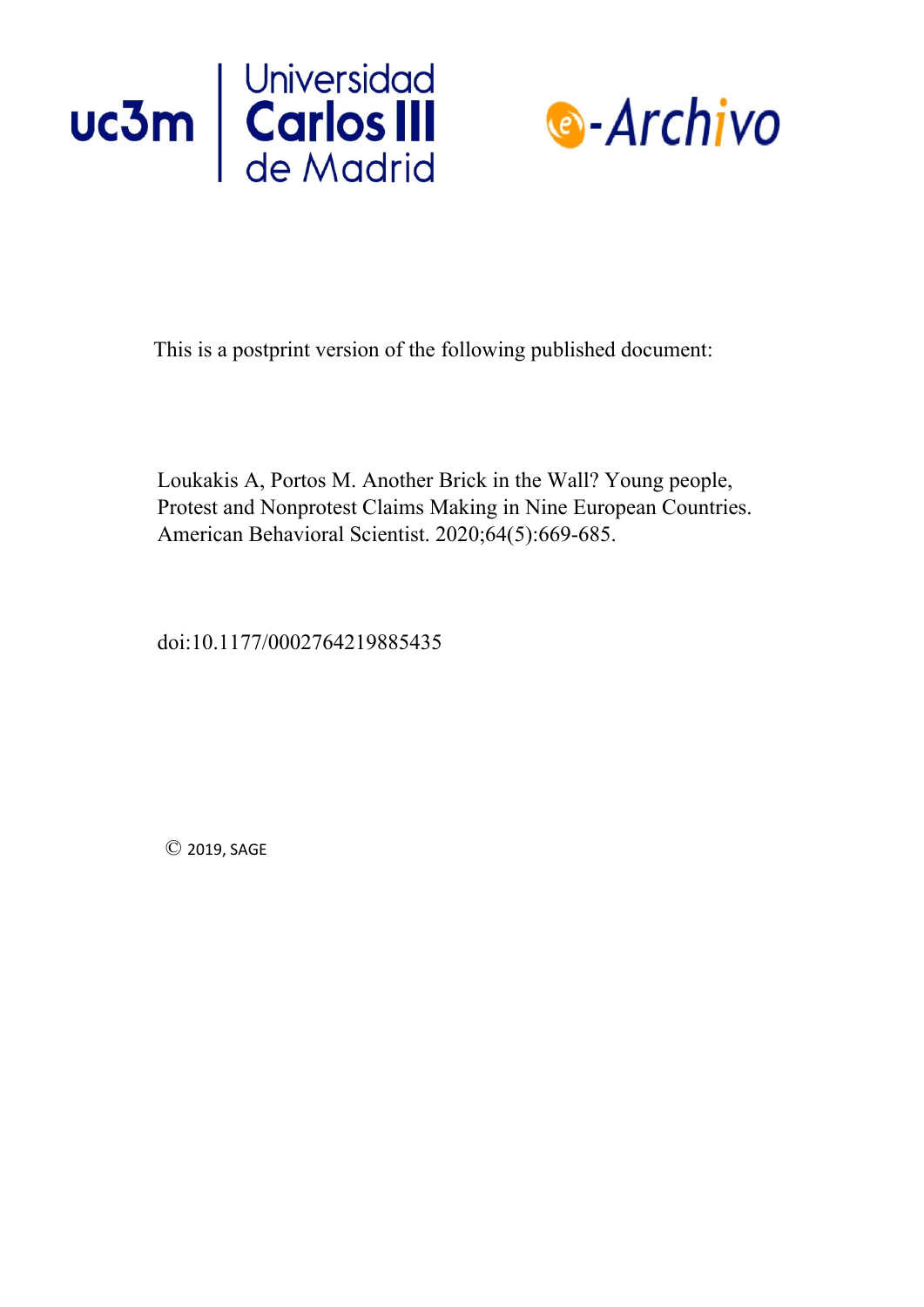# *Another brick in the wall? Youth protest and non-protest political claimmaking in nine European countries*

FULL POST-PRINT VERSION: Loukakis A, Portos M. Another Brick in the Wall? Young people, Protest and Nonprotest Claims Making in Nine European Countries. *American Behavioral Scientist*. 2020;64(5):669-685. doi:10.1177/0002764219885435

ABSTRACT: *The implementation of austerity and neoliberal policies has disrupted everyday life for a significant number of Europeans, especially among young people. Rising tuition fees, labor market reforms, levels of unemployment, precarious working conditions, and discontent toward the political status quo have contributed to increase moral panics and outrage, which have often triggered mass protests. This article analyses whether and to what extent young Europeans express their demands via protest claims across nine European countries (* $N = 4.525$ *). We argue that examining political (institutional and discursive) opportunities and claims' attributes (such as actors, issues, targets) is important to understand whether a youth-related claim takes a protest form or not.* 

KEYWORDS: *Political opportunities, protest, youth participation, Claims analysis, European politics*

ACKNOWLEDGEMENT NOTE: *Results presented in this paper have been obtained in the context of the collaborative project "Reinventing Democracy in Europe: Youth Doing Politics in Times of Increasing Inequalities" (EURYKA). This project is funded by the European Commission under H2020 (grant agreement no. 727025).*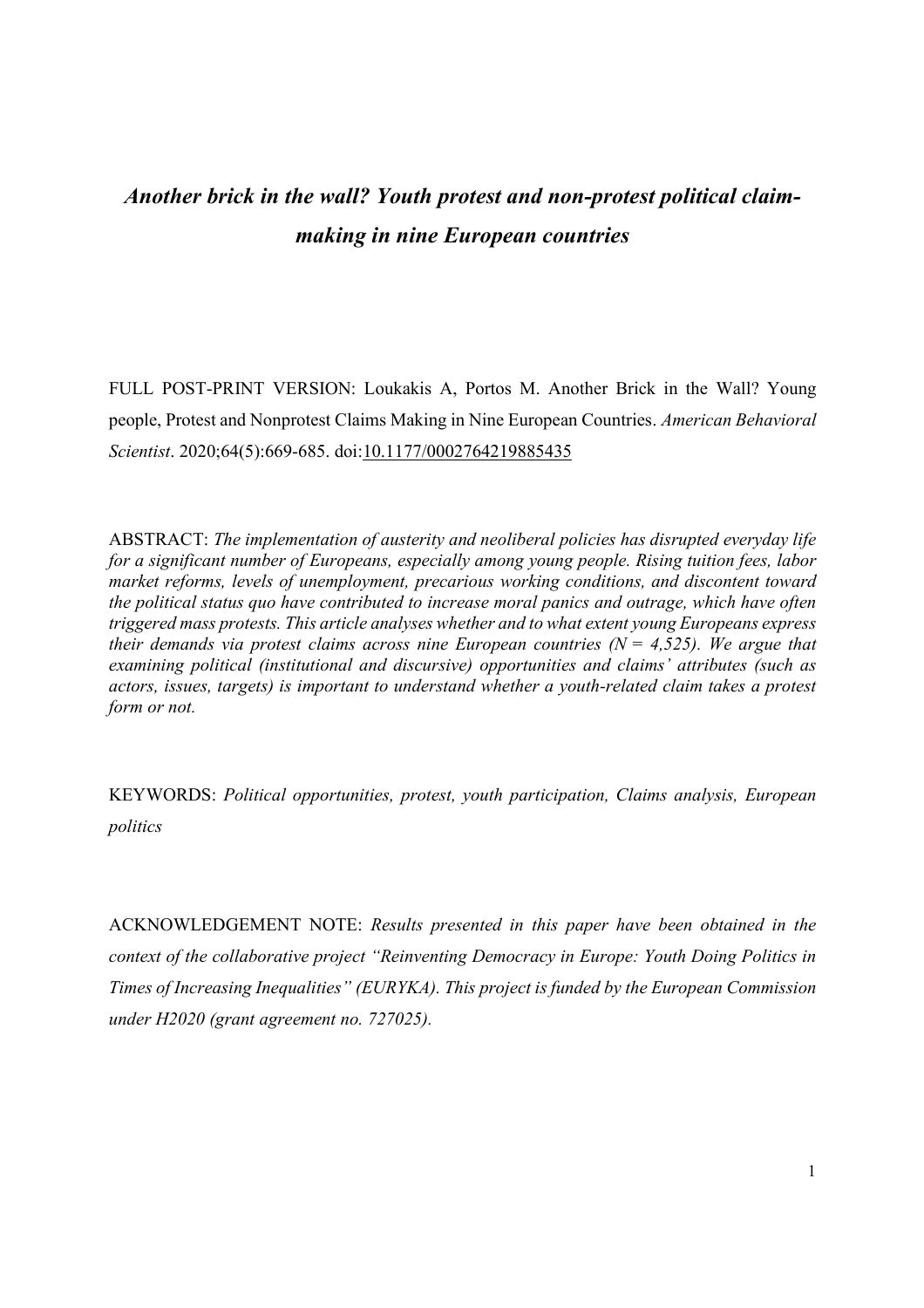The 2008 global economic recession and the Eurozone crisis did not hit all the EU countries to the same extent. In some countries, the economic crisis and its consequences were relatively constrained, and they quickly recovered, others are still struggling. The implementation of austerity policies disrupted the everyday life of a significant percentage of Europeans, including young people. Rising university tuition fees, labor market reforms, levels of unemployment, precarious working conditions and discontent towards the political status quo affected the life of the European youth. Austerity's consequences are related not only with marginalization from education, training and work, but also with the reduction of active youth participation in the civic life of their communities, to their transitions, and to their sense of belonging (Kelly and Pike 2017). Moreover, neoliberal policies feed on long-term dynamics of social class configuration and shifting social bases of conflict. In order to refer to a new class-in-the-making across Western democracies that moves in and out of jobs, enduring perpetual insecurity in jobs that provide little meaning to their lives, scholars and commentators alike have referred to "the precariat" (Standing 2011).

While a stream of literature suggests that young people in established democracies have turned their back on formal political participation and they are apathetic regarding the major problems of the era (Foa and Mounk 2016; Farthing 2010; Soler-i-Martí 2015 young people are willing to engage in alternative forms of political participation, including street protest (Sherkat & Blocker 1994; Epstein 2015; Earl et al. 2017). Importantly, worsening socio-economic and political conditions contributed to increase popular outrage and trigger mobilization in the shadow of the Great Recession, especially in the form of mass protest, where youth was overrepresented (della Porta 2015).

Scholars have long recognized the broader political contexts and economic circumstances as factors that can provide opportunities (and/or threats) for collective action (Kriesi et al. 1995; McAdam et al. 1996; Goldstone and Tilly 2001; Kousis and Tilly 2001; Tarrow 2011). Social movements usually resort to performances in the streets and/or the media that air certain extraprocedural claims to an audience, involving governments and public opinion (Tilly 2008). Discursive constructions, symbolic configurations and resonating frames of political opportunities and threats are determinants of whether and how political demands are articulated in the public sphere (Gamson and Meyer 1996; Koopmans and Statham 1999, 2010; Cinalli and Giugni 2016a,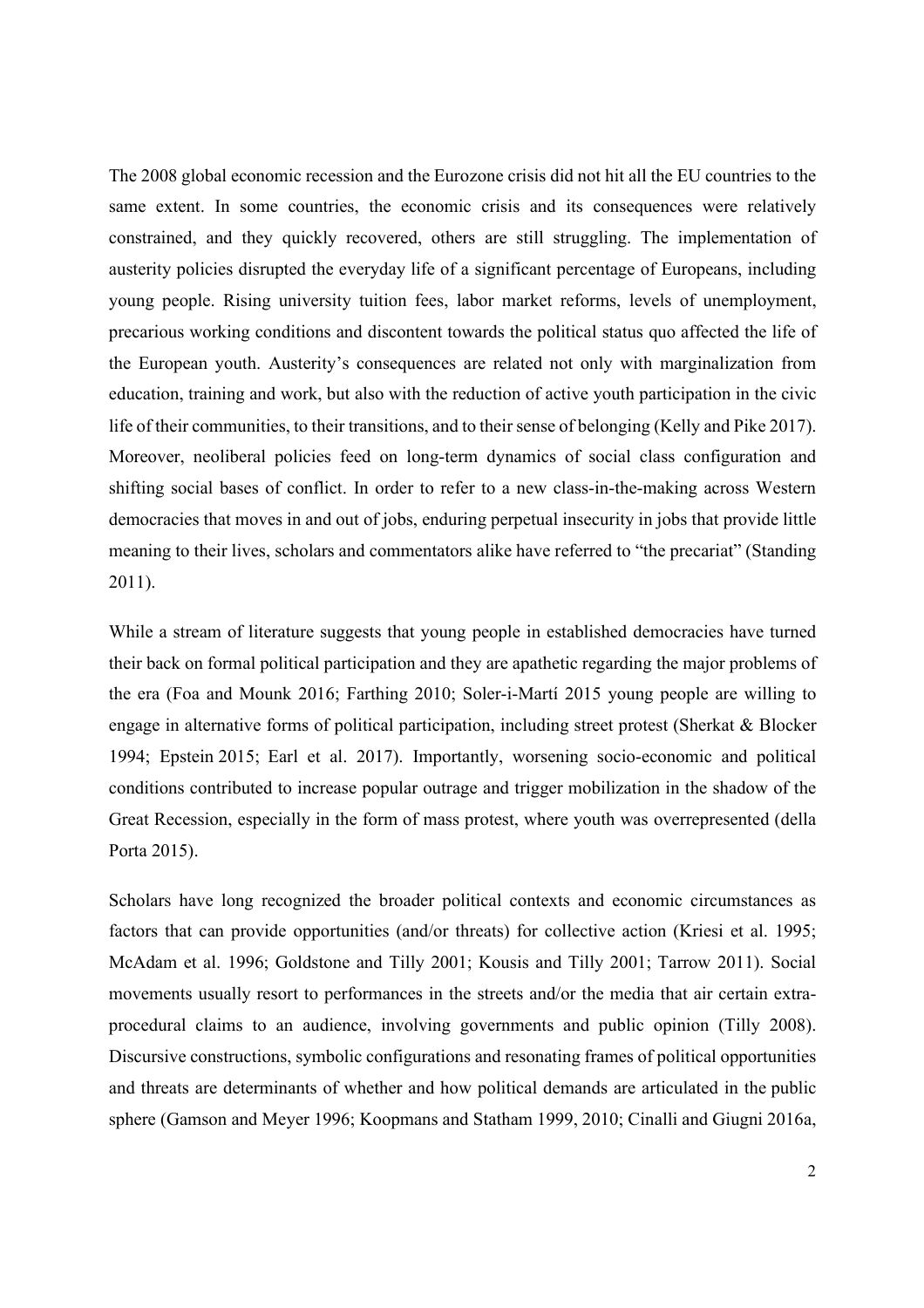2016b). However, we know little about the role of discursive and political opportunity structures in accounting for different types of claims making.

We argue that the combination of both discursive and structural political opportunities is crucial to understand the forms of youth claims making. We examine how different national contexts affect youth-related claims, and to what extent different features of youth-related claims making activities influence whether a claim takes a protest form or not.<sup>1</sup> This article draws on an original dataset collected under the EURYKA project, consisting of 4,500 randomly chosen youth political claims from nine European countries<sup>2</sup>

The article is structured as follows: We first introduce political (both institutional and discursive) opportunity structure theories and their importance to understand the public claims making sphere. Second, we introduce the determinants of youth protest claims. We then present our data, the methodological design and analyze the drivers of youth protest claims. Finally, we summarize our key findings in the conclusion, signaling some avenues for further research.

### Structural and discursive political opportunities for mobilization

Social movements interact with political institutions in diverse arenas. The features of these interactions affect not only the form and intensity of the challenge but also its probabilities of success (McAdam et al. 1996; della Porta 2015). Within the political process approach, political opportunity theories focus on specific national configurations of political institutions and alignments that shape movements' levels of mobilization, organizational configurations, strategies, repertoires of action, trajectories and outcomes. Broad contextual changes (e.g., regime change), features of political institutions and their ability to implement reforms and concessions, policing strategies, allies' availability, and the strength/ stability of opponents are windows of

<sup>&</sup>lt;sup>1</sup> Non-protest claims include political decisions, verbal statements, civic engagement and empowerment actions.

<sup>&</sup>lt;sup>2</sup> Funded under the EU's Horizon 2020 research and innovation programme, EURYKA ('Reinventing Democracy in Europe: Youth Doing Politics in Times of Increasing Inequalities') is a cross-national research project which provides systematic and practice-related knowledge about studies how inequalities mediate youth political participation (https://www.unige.ch/sciences-societe/euryka/home/).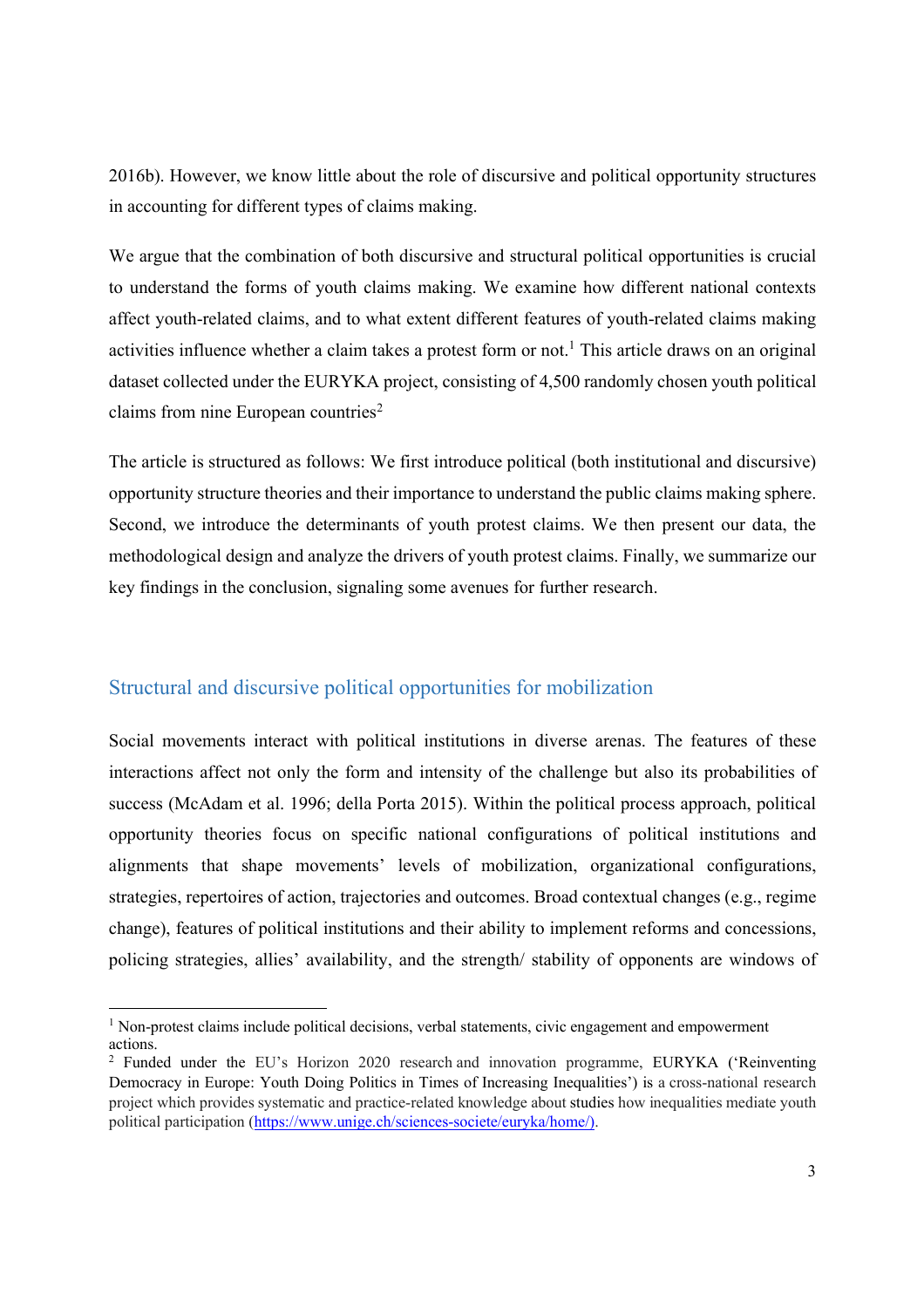opportunity for social movements (Kriesi et al. 1995; Gamson and Meyer 1996;McAdam et al. 1996; della Porta 2015; Tarrow 2011). Along with the concept of opportunities, Goldstone and Tilly (2001) introduced the concept of "threats", which is defined as the cost that a social group has to incur because of the protest participation or the cost that the same group expects to suffer if does not take action. The interplay of opportunities and threats shapes mobilization processes: while political opportunities invite participation, threats hinder action.

However, the structural and institutional understanding of political opportunities became "a sponge that soaks up virtually every aspect of the social movement environment" (Gamson and Meyer 1996: 275). Some scholars have emphasized the informal, cultural, symbolic, and discursive aspect of political opportunities (Gamson and Meyer 1996; Koopmans and Statham 1999, 2010; Koopmans et al. 2005). In fact, political opportunities have two main dimensions: *institutional* and *discursive*. The latter puts emphasis on the visibility, political legitimacy, collective identities and claims of specific actors in the public sphere. Discursive opportunities have been proven to impact mobilization dynamics across a wide array of cases, including the evolution of right-wing violence in Germany (Koopmans and Olzak 2004), the integration of migrants and Muslims in Europe (Cinalli and Giugni 2013, 2016c) and the political successes of the U.S. Women's Jury Movements (McCammon et al. 2007). Indeed, "the study of the political, legal, and administrative contexts of opportunity structures goes side by side with the study of discursive constructions that actors contribute to shape through their interventions in the public domain" (Cinalli and Giugni 2016b: 430). Besides looking at evolving institutional opportunities, we will also look at how discursive political opportunities unfold.

Claims analysis goes beyond protest-centric event analyses that show "a deficient appreciation of public discourse as a medium of social conflict and symbolic struggle*s*". The research objects are acts of political claims making in a multi-organizational field (Koopmans and Statham 1999: 205; Koopmans et al. 2005).<sup>3</sup> While protest events often consider the interplay between institutional political opportunities and action variables (i.e., *protests*), claims relate an interpretative scheme

<sup>&</sup>lt;sup>3</sup> An instance of claims making consists of "the purposive and public articulation of political demands, calls to action, proposals, criticisms, or physical attacks, which, actually or potentially, affect the interests or integrity of the claimants and/or other collective actors" (Koopmans et al. 2005: 254).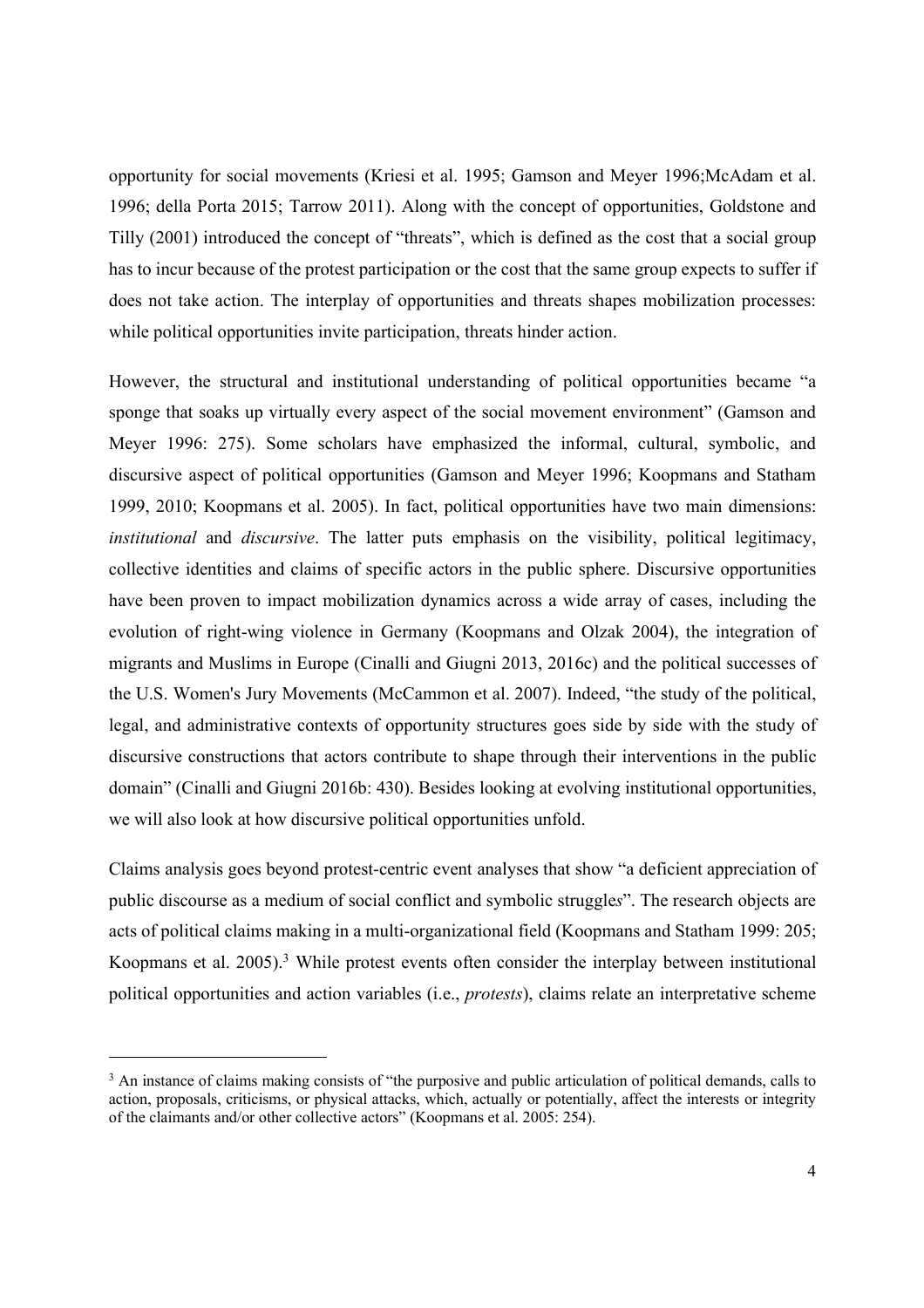variable (i.e., *discursive frames*) to the dominant sets of cultural and political norms (Koopmans and Statham 2010; Koopmans et al. 2005). For instance, Diani and Kousis (2014) use claims to assign common meanings to different episodes of collective action, connecting public (protest) events in 2010-2012 Greece and austerity measures (Diani and Kousis 2014).<sup>4</sup> While the share of protest actions over all claims bearing on issues pertaining to the crisis increased from 2008 to 2012, Cinalli and Giugni (2016b) show such trend is small across several European countries. The authors further suggest that it is not so much the recession but rather the implementation of austerity policies that pushed people to the streets (Cinalli and Giugni 2016b). Based on the same database, Giugni and Grasso (2016) find that both relative deprivation and social spending have a positive effect on protest actions (as opposed to other forms of claims). However, the disproportionality index leads to a decrease in protest claims making, confirming the political opportunity argument that the more proportional electoral systems lead to more protest activities.

All these contributions share a similar feature: political opportunity theories are used to shed light on the prevalence and distribution of protest claims making performances in the public arena. However, an assessment of the determinants of (youth) protest claims relative to other forms of claim-making is still missing. In the following, we develop testable hypotheses that shed light on the relationship between youth protest claims making and the claims' addressees, the issues that raised, the framing and changing national institutional contexts.

### Youth protest claims making

Economic changes and instability are key factors behind mass dissent (Kousis and Tilly 2001). The neoliberal crisis and the implementation of austerity opened windows of opportunity for several episodes of mass mobilization in distant parts of the globe yet, the Great Recession disrupted everyday life for a significant proportion of Europeans, especially young citizens (Bradford and Cullen 2014; Kelly and Pike 2017). Austerity has increased youth marginalization on different grounds, including education, training and work, but also community involvement and subjective belonging (Kelly and Pike 2017). Rising university tuition fees, rocketing levels of

<sup>&</sup>lt;sup>4</sup> On the verge of the Greek state bankruptcy, the Greek Government, the European Commission, the European Central Bank and the International Monetary Forum agreed upon three bail-out packages, 2010-2015. Involving austerity measures, structural reforms and privatization of government assets, each signed agreement was known as 'Memorandum of Understanding'.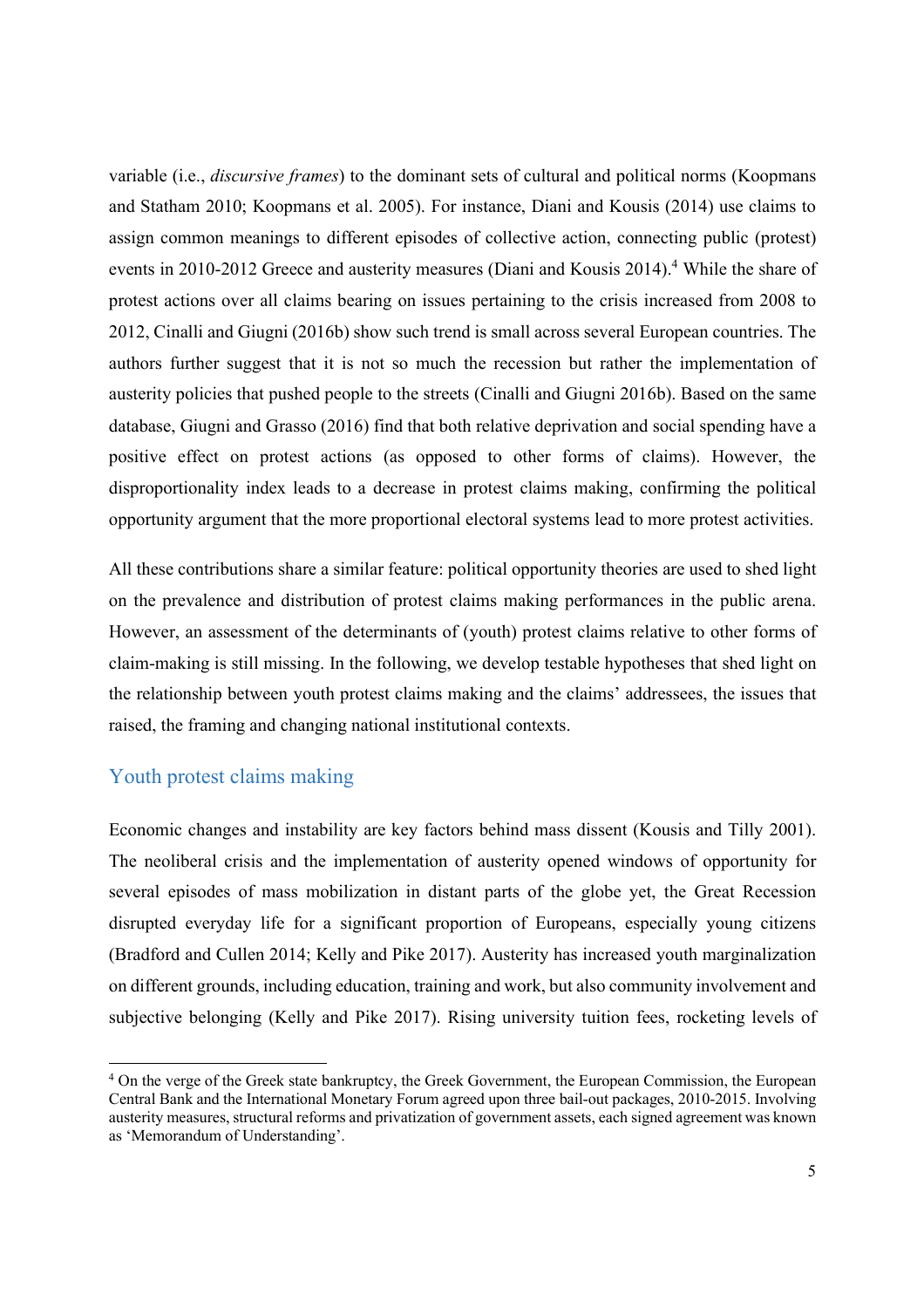unemployment, precarious working conditions, anxiety and dashed expectations in terms of social mobility might have contributed to increase discontent towards the political status quo among young people, fueling grievances and leading many to voice outrage and organize dissent. Indeed, young people and students were among the core groups of protesters in the protest that unfolded during the Great Recession (Roberts 2015; Reimer 2012). Although young Europeans are marginalized in political and economic spheres, they are more educated and informed than older generations (Williamson 2014); thus their mobilization potentials might have got activated. Accordingly, we expect that in the last few years

#### *H.1. Protest claims have become a large part of the youth public claims making arena.*

The Great Recession and ensuing consequences have affected legal norms, institutional structures and practices, as well as discourse configurations. However, neither the depth of the crisis nor the level of (youth/precarious) popular mobilization remained constant between countries (della Porta 2015; Grasso and Giugni 2016), thus depending on domestic circumstances. Young people often met austerity and neoliberal policies implemented in different European countries with dissent (Reimer 2012; Roberts 2015). Contending with welfare state retrenchment and European Central Bank policing, thousands flocked to the streets during the "Blockupy Frankfurt" mobilizations (Mullis et al. 2016). In Italy and Spain students were at the forefront of anti-austerity mobilizations (Zamponi and Fernández González 2017). A hostile environment in Greece with youth unemployment above 50%, pushed many Greeks to engage in street protests (Kretsos 2014). In general, many citizens organized to fight precarious working conditions (Mattoni 2016). In short, preliminary evidence suggests European youth were active in light of anti-austerity and employment-related mobilizations in the preceding years. Hence, we will test whether:

# *H.2.1. Youth-related protest claims are more likely when claims refer to socioeconomic-employment issues.*

Throughout the 2000s, there have been several mass campaigns and waves of mobilization targeting education policies across the world, both in the European context (including Italy, Spain, and the United Kingdom) and elsewhere (Canada, Chile and South Africa). Despite changing dynamics of mobilization across space and varying impacts on the political agenda and policy arenas (Cini 2018), there was a generalized reaction against marketization in higher education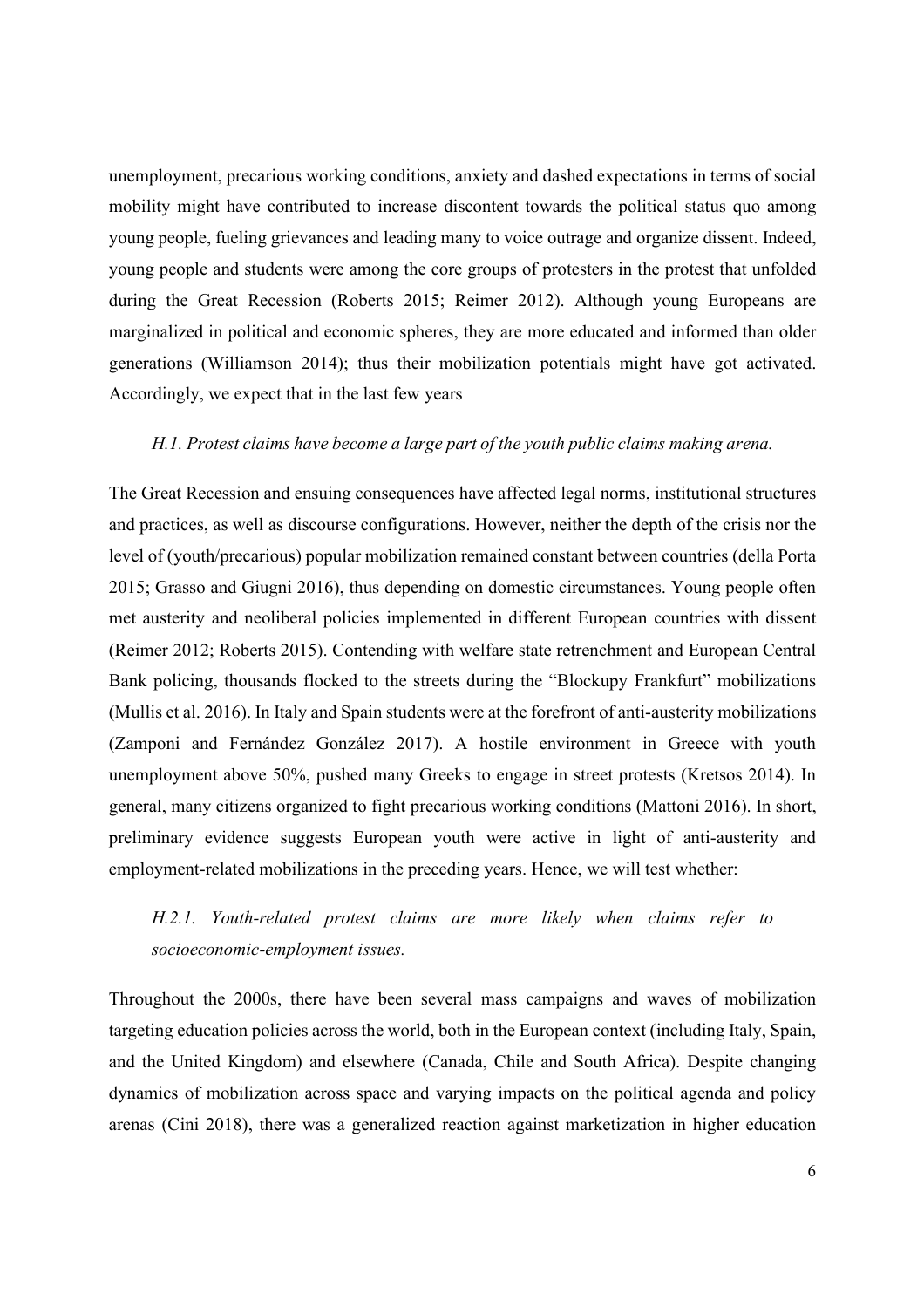(Marcucci and Usher 2012). Marketization entails introducing market-oriented competitive elements into the provision of student education; it implies granting institutions more autonomy from government oversight, and supplementing public funding of universities with private sources, including (often dramatic) increases in tuition fees (Klemenčič 2014: 398). Austerity measures following the 2008 global financial crisis only reinforced such reforms. Many governments reduced public funding for universities. Even in contexts where public spending remained constant (or increased), higher education institutions were forced to compete for public resources and increase revenues from private sources (Marcucci and Usher 2012). As Klemenčič argues, the neoliberal reforms in higher education "have deepened and widened the 'pool of grievances' in many societies and demand for protest has been on the rise" (2014: 407-8). Given the salience of neoliberal reforms in higher education and student protests, we hypothesize that:

# *H.2.2. Youth-related protest claims are more likely when claims refer to educational issues.*

Studies of political engagement have shown concern about political participation habits of young age groups (Hooghe and Boonen 2016). Levels of electoral turnout, trade union/ party membership, and involvement in formal political activities rank low among the younger cohorts; these rates might be declining even further (Whiteley 2011). Longitudinal studies have shown that younger generations are to an important extent responsible for the decline in voter turnout and in other forms of formal political participation (Franklin et al. 2004, Delli Carpini 2000)— though some recent studies have noted that youth participation in elections might be gradually increasing (Fisher 2012). Yet, the lack of youth participation in formal politics is not associated with general socio-political apathy. Young people are not disengaged, they do socialize and become politically active in different ways: youth engagement is not declining but changing form (Earl et al. 2017). Young people are willing to embrace non-institutional forms of political participation, e.g., online activism, participatory politics, volunteering, political consumption, and so on (Dalton 2011; Earl et al. 2017).

Regarding youth's propensity to resort to protest forms of action, there are alternative approaches. On the one hand, protest activities might have become a normal part of the repertoire of political engagement in Western democracies (Meyer and Tarrow 1998). Young people would be more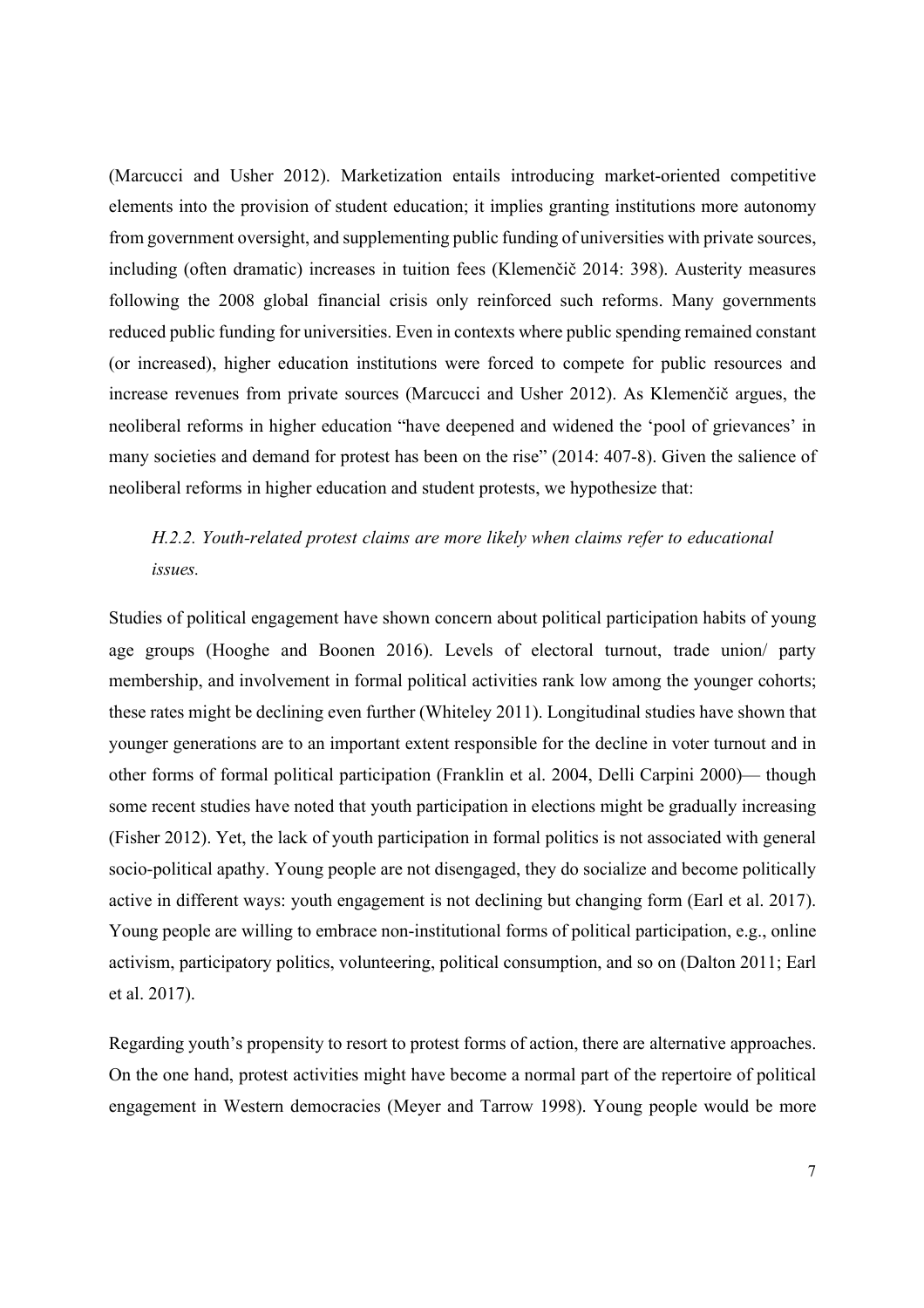likely to see political participation as a continuum that ranges from the most formal and routinized types of actions to extra-institutional activities. On the other hand, younger cohorts' engagement in protest may be related to changing meanings of citizenship and malfunctioning institutional mechanisms that are no longer effective at channeling citizens' demands (Dalton 2011). The specific understanding of political interest, which is directly oriented to political issues and causes that are relevant in young people's everyday lives (Soler-i-Martí 2015), may mediate the youth's willingness to protest. Extra-representational forms of participation, including protest, are more amenable to cause-oriented political interest than to other classical measurements of interest in politics (Soler-i-Martí 2015; Rossi 2009).

In short, young people a) are not characterized by political apathy but they try to find new forms of (both online and offline) political participation, b) are likely to protest provided contentious issues are relevant to their everyday lives. Given citizens mobilize upon opening windows of opportunity, protest claims making performances would more readily follow when young actors perceive their interest and rights are at stake. We will test whether

# *H.3. Youth-related protest claims are more likely when the claims' positioning towards youth-related issues is negative.*

We know that "contentious politics occurs when ordinary people- often in alliance with more influential citizens and with changes in public mood– join forces in confrontation with elites, authorities, and opponents" (Tarrow 2011: 6). Also, protest activity still is the main repertoire of social movements, and a good indicator of the overall level of contention within given spatial and time limits (Kriesi et al. 1995). Several protest campaigns that unfolded across Europe over the past years tackled social, economic, welfare, labor and educational issues (Bermeo and Bartels 2014; della Porta 2015). The issues the protest claims focus on are linked to the addressee of such claims. While the salience of these issues had its origin in the domestic austerity policies decided by national governments, in some other cases (especially in Southern Europe and Ireland) it was the result of bargaining and compromise (or dictate) between national governments and supranational institutions, including the European Commission, the European Central Bank and the International Monetary Fund (della Porta 2015). Either way, many European national governments and state authorities ultimately implemented neoliberal policies, which made them a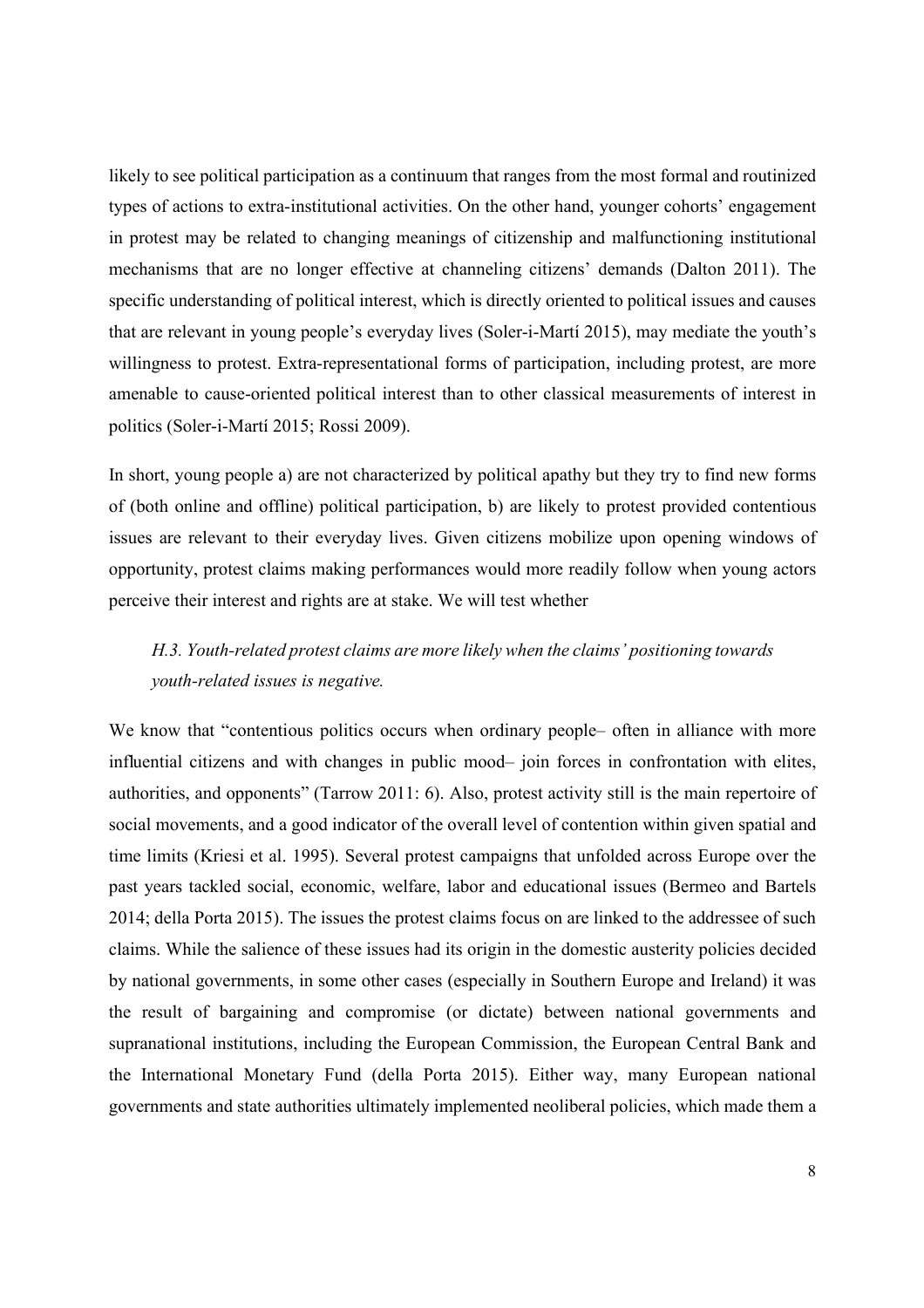key target of protest actions opposed to such measures (Peterson et al. 2015; Pianta and Gerbaudo 2015). Unleashing a major change in the discursive and institutional political opportunity structures, the recession and ensuing socio-economic and political consequences led to contestation that sought to redress political decisions being made at government level. Accordingly, we hypothesize that,

*H.4. Youth-related protest claims are more likely when state actors are the claims' targets.* 

*H.5. Youth-related protest claims are more likely in countries that were hit the hardest by the crisis.* 

#### Data

Analysis reported in this article relies on an original dataset consisting of 4,500 youth-related political claims from nine European countries collected in the context of the cross-national EURYKA project (namely France, Germany, Greece, Italy, Poland, Spain, Sweden, Switzerland and the United Kingdom). 500 claims were randomly selected and coded from five newspapers (100 claims per newspaper) in each country, covering the 2010-2016 time span (EURYKA 2018). The unit of analysis is the *youth-related political claim*, defined as strategic interventions made by youth actors or other groups or collectives related to interests or rights of young people. Hence, we include claims actors (e.g., politicians, civil society actors, education-related actors, etc.) put forward provided they relate to the interests or rights of young people (EURYKA 2018).

Claims can take several forms, including political decisions (law, governmental guideline, implementation measure, etc.), verbal statements (public speech, press conference, parliamentary intervention), non-protest and civic engagement/empowerment actions (education and counselling actions programs/ projects, solidarity economy actions/initiatives, etc.) or protest activities We create a dummy variable by aggregating all kinds of possible forms of protest actions that have youth as actors or objects of the claims (EURYKA 2018). Protest claims encompass the following three categories: a) demonstrative protest actions (e.g., collection of signatures, demonstrations,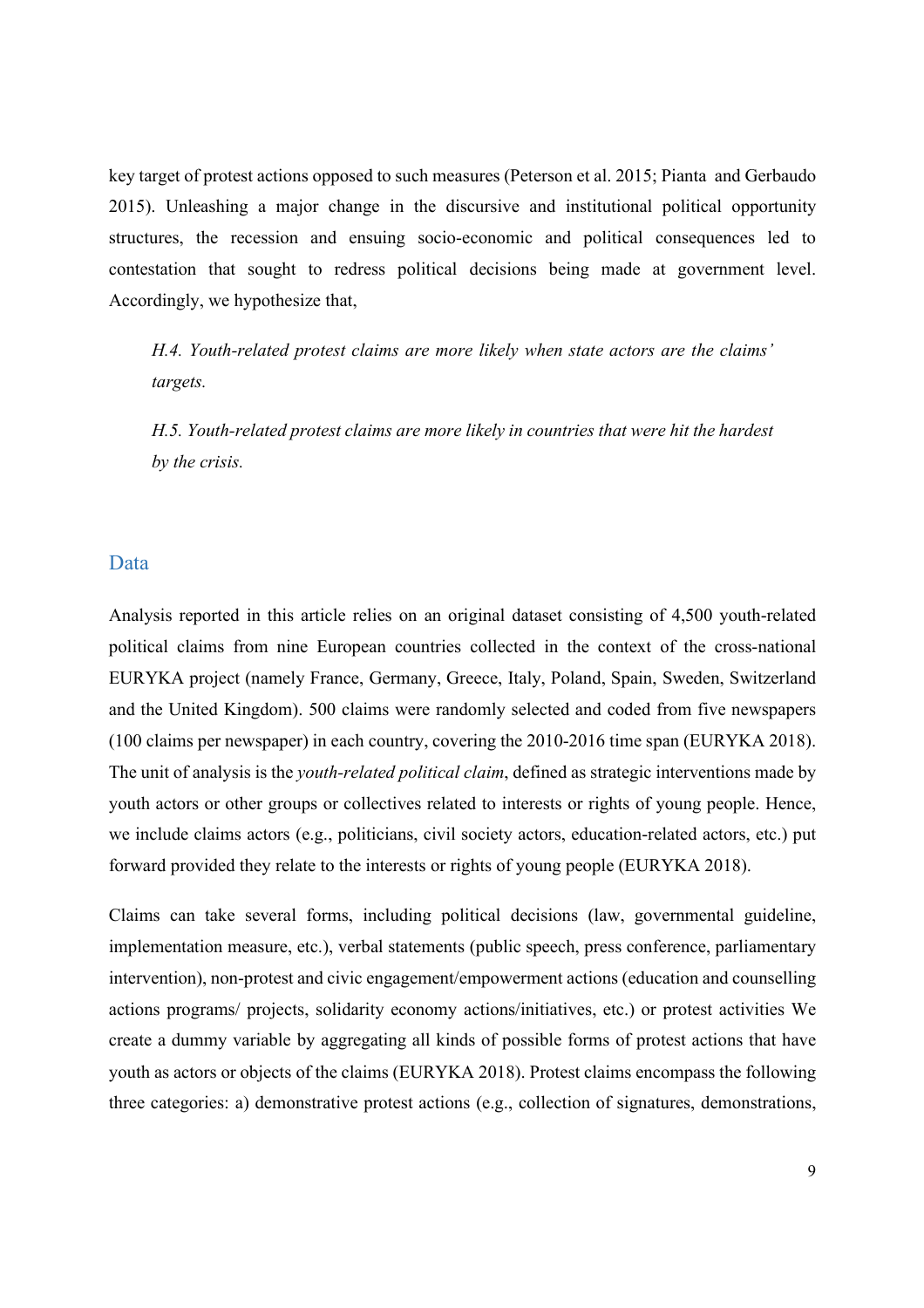rallies, symbolic demonstrative actions), b) confrontational protest actions (e.g., strikes, occupations, blockades, boycotts, hunger strikes), and c) violent and sabotage protest actions (e.g., threats or calls to use violence, destruction of property, physical violence against people, sabotage, etc.).

From a descriptive and exploratory standpoint, we first split the total claims into two groups, protest claims (n= 351) and non-protest claims (n= 4,174), and compare their distinctive features. In the second explanatory part, we test the previous hypotheses. Through logit regression models, we explore the determinants of youth protest claim-making, controlling for claims' issues, actors, addressees, positioning towards youth objects and country-fixed effects.

#### Empirical findings and discussion

Consistent with earlier findings based on Political Claims Analysis (Koopmans et al. 2005; Cinalli and Giugni 2016b), we find that protest claims represent only a small amount of the total claimmaking performances in the public sphere. When confronted with non-protest forms of action (political decisions, verbal statements, civic engagement/ empowerment actions), only a small portion of public debate in general— and political conflict in particular— actually involves protestmaking, circa 8%. However, some interesting variation can be spotted across countries (Figure 1). While in France and Italy nearly 15% of the total claims have a protest form, protest claims account for barely 3% of claims in the UK, Switzerland and Sweden. In between these extreme cases, one tenth of claims in Greece take a protest form; similarly, protest claims represent about the 8% of the total claim-making activities in countries such as Spain, Germany and Poland.

Figure 1. Claims forms by Country (n= 351)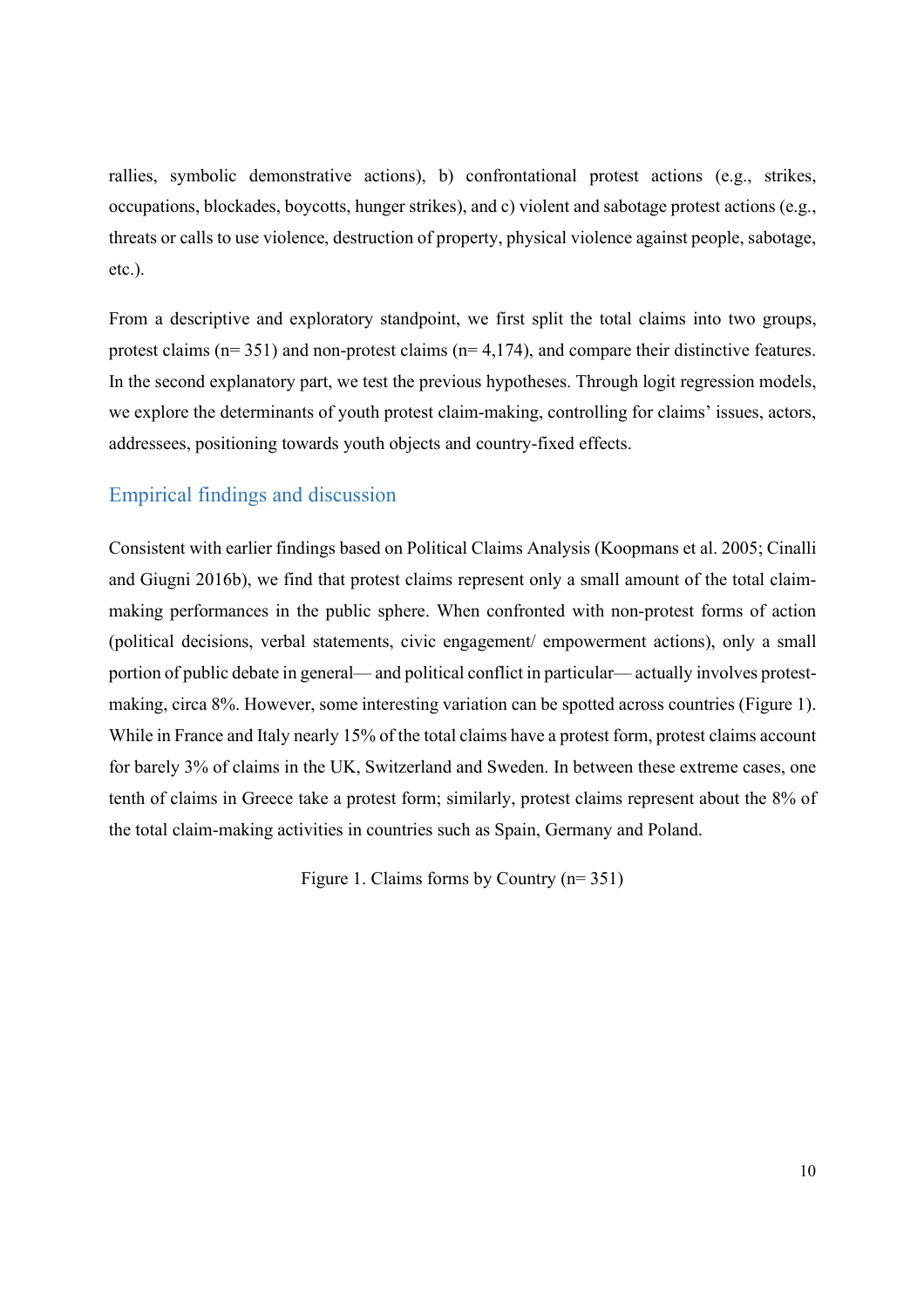

Focusing on protest claims, almost two thirds (65%) take the form of demonstrative protest actions such as collecting signatures, demonstrating, engaging in symbolic demonstrative actions, etc. (Figure 2). Approximately 20% of the protest forms can be classified as confrontational protest actions, which includes actions such as striking, occupying, blockading, boycotting or resorting to hunger strikes. Finally, 15% of claims have a violent protest form, including actions such as threats or calls to use violence, actual violence against people, limited or large property destruction sabotage and hacking.



Figure 2. Distribution of protest claims by subtypes (n= 351)

Regarding the type of claimants (Figure 3), we find the most salient claimants are the government and other state agencies (29%), followed by youth actors (approximately 21%). This finding is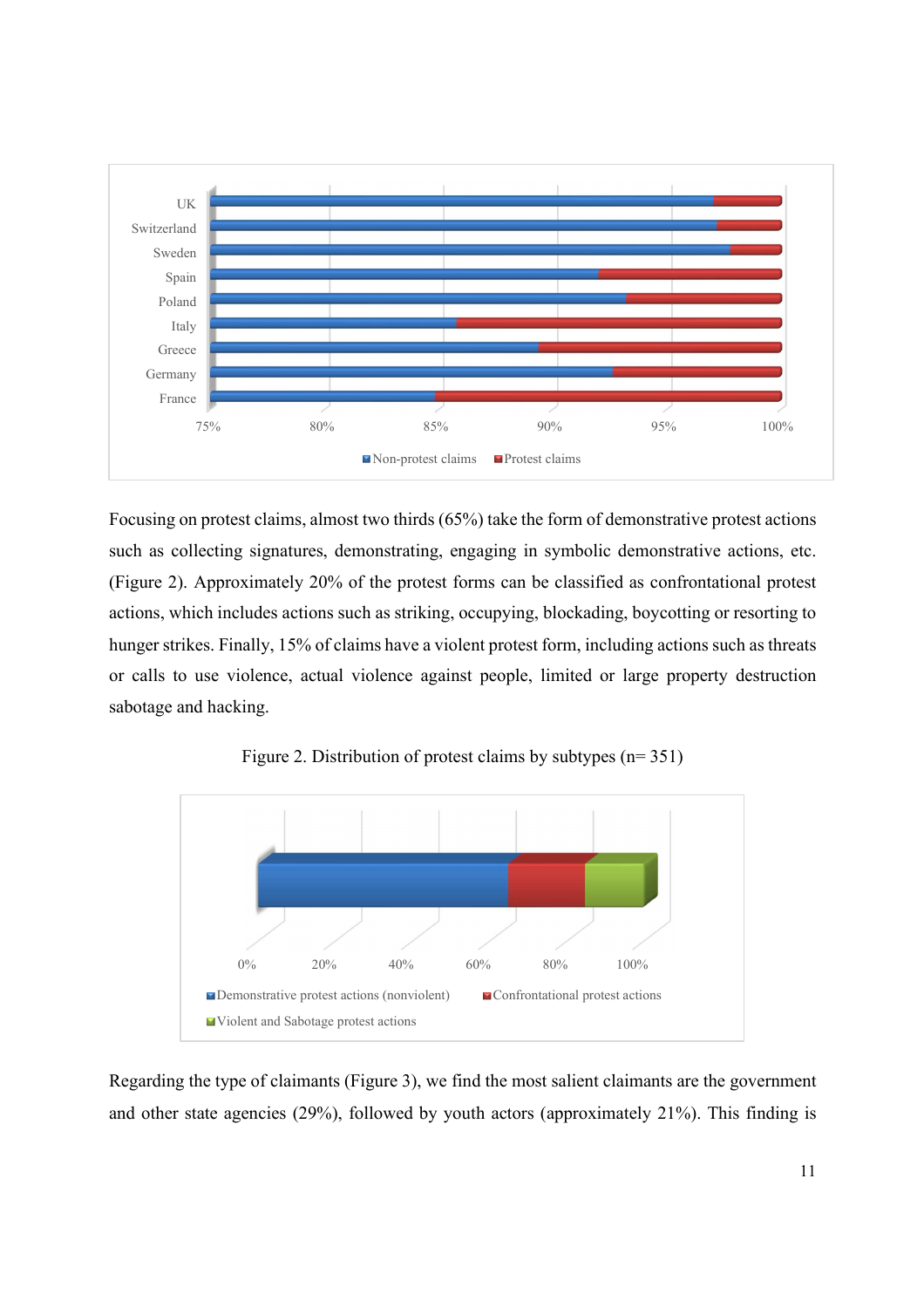relevant and counterintuitive: given the youth-related nature of the EURYKA claims data, one would expect that claims put forward by youth actors would have more visibility. However, we find that the overall presence of youth voices in the mainstream press is small, as the vast majority of youth-related claims are made by non-youth actors (79%). By comparing the protest-related with the non-protest claims, we observe different patterns. When it comes to protest claims, youth actors are by far the most salient group (73%), delivering two thirds of the protest claims. They are followed by civil society and education-related actors (that represent only 6.5% and 5.5% of the protest claims, respectively). In sharp contrast, the largest group of claimants within nonprotest claims are state actors (31%), followed by youth actors (16.5%). In sum, youth actors tend to regularly resort to protest claim-making activities but state actors are the main claimants when these take a non-protest form. The lower likelihood of state actors resorting to protest forms of action is hardly surprising. Importantly, there is a strong asymmetry of young claimants' relative weight depending on whether these claims take (or not) a protest form.



Figure 3. Claimants by Claim type

*Note: N protest claims= 351, N non-protest claims= 4.147* 

At a first glance, we can observe the issues most often raised in youth-related political claims are related to the neoliberal reforms that took place in most EU countries during previous years (Table 1). Most of them are linked to education (33.1%), followed by issues related to welfare, social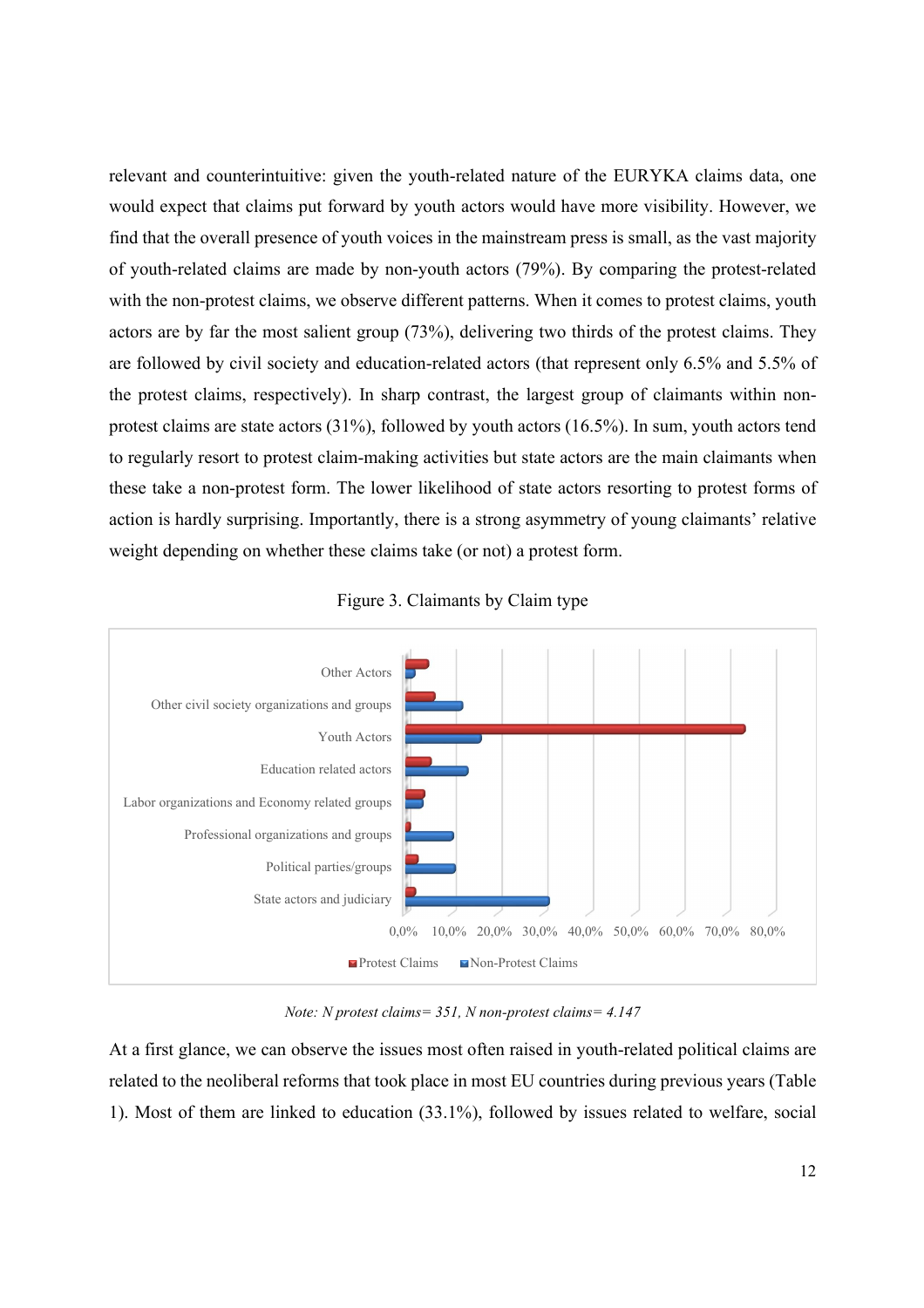benefits and social well-being (14%), and also to socioeconomic and employment issues (13.3%). Unlike the actors of claims, the patterns of issues remain fairly constant when the two (protest and non-protest) groups of claims are examined. Protest claims tend to raise more socioeconomic and employment issues along with issues related to law and order, and political participation. On the other hand, issues such as welfare, social benefits, social well-being and creativity and culture, violence and abuse are mentioned more often in non-protest related claims.

|                                                | Non-Protest<br><b>Claims</b> | <b>Protest Claims</b> | Chi-square test     | <b>Total</b> |
|------------------------------------------------|------------------------------|-----------------------|---------------------|--------------|
|                                                | $n=4.174$                    | $n = 351$             |                     | $N = 4.525$  |
| Education                                      | 33,0%                        | 34,2%                 | $.202, p = .653$    | 33,1%        |
| Other Issues                                   | 11.2%                        | 16.8%                 | $9.856, p=.002$     | 11.6%        |
| Socioeconomic and<br>Employment                | 13.2%                        | 15,1%                 | $1.037, p=.039$     | 13.3%        |
| <b>Political Issues</b>                        | 8,8%                         | 10,0%                 | $.580, p=.446$      | 8,9%         |
| Law and Order, Crime                           | 5,8%                         | 8,8%                  | $5.058$ , $p=.025$  | 6,1%         |
| Welfare, social benefits, social<br>well-being | 14.5%                        | 8.3%                  | $10.505$ , $p=.001$ | 14.0%        |
| <b>Violence and Abuse</b>                      | 6,6%                         | 4,0%                  | $3.605$ , $p=.058$  | 6.4%         |
| Creativity & culture                           | 6.9%                         | 2.8%                  | $8.636, p = .003$   | 6.6%         |

Table 1. Issues raised by Claim type

Looking at the addressees of the claims (Table 2), the broad picture shows that more than one in each three claims target state actors (34.9%). About one fourth of the total claims address other actors such as the general public, parents, etc. As for the comparison between the two groups of claims, since protest actions normally target state actors and power holders, one would expect that the vast majority of protest claims would address them. In fact, two in each three protest-related claims addresses state actors and/or the judiciary. 'Other actors' stand out as the second highest group of addressees among the protest claims. Although the main addressee of non-protest related claims remains state actors, they do so to a much lesser extent (32.2%). Moreover, the distribution of non-protest related claims is more proportional across categories, as they also address youth and other actors to a moderate extent (22.6% and 27.2%, respectively).

Table 2. Addressees of the claims by Claim type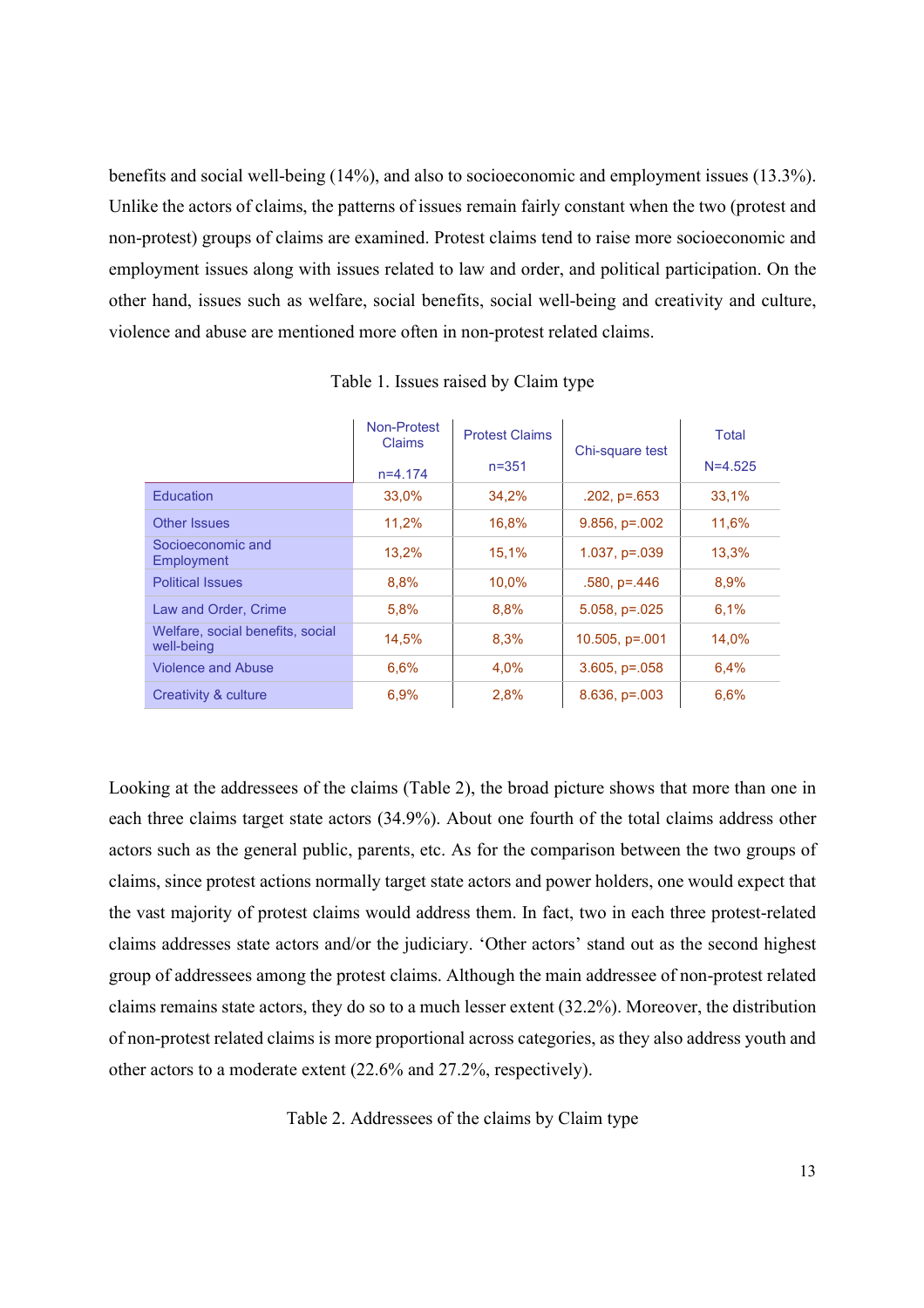|                                           | <b>Non-Protest</b><br><b>Claims</b><br>$n=4.174$ | <b>Protest Claims</b><br>$n = 351$ | Chi-square test     | Total<br>$N=4.525$ |
|-------------------------------------------|--------------------------------------------------|------------------------------------|---------------------|--------------------|
| State actors and<br>judiciary             | 32,2%                                            | 66,4%                              | 166.337, p=.000     | 34,9%              |
| Political parties/groups                  | 4,2%                                             | 4,6%                               | $.080, p=.777$      | 4,3%               |
| <b>Education related actors</b>           | 7,9%                                             | 8,0%                               | $.001, p=.975$      | 7,9%               |
| <b>Youth Actors</b>                       | 22,6%                                            | 5,7%                               | 55.276, p=.000      | 21,3%              |
| Labour and civil society<br>organizations | 5,8%                                             | 3,4%                               | $3.402$ , $p=.065$  | 5,6%               |
| <b>Other Actors</b>                       | 27,2%                                            | 12,0%                              | $39.105$ , $p=.000$ | 26,0%              |

With regards to the positioning towards the objects of claims (i.e. the group of actors whose everyday life or interests are impacted by the claim), in general youth actors receive more claims with a positive than a negative orientation and, compared to non-youth actors, the debate is less polarized. These findings are constant for the subset of non-protest claims. However, closer observation of protest claims reveals that 1) the pro- youth claims are nearly double the anti-youth claims, 2) the position towards non-youth actors is almost zero but the standard deviation is .92, suggesting the number of pro- and anti- claims that have non-youth actors as objects is similar with high polarization in the debate.

|                    | $\epsilon$          |      |      | ┙┸<br>Std. |
|--------------------|---------------------|------|------|------------|
| Type of Claim      |                     | Mean | N    | Deviation  |
| Non-protest claims | Non-youth           | 0,44 | 254  | 0,787      |
|                    | Actors              |      |      |            |
|                    | <b>Youth Actors</b> | 0,52 | 3919 | 0,731      |
| Protest claims     | Non-youth           | 0,04 | 137  | 0,919      |
|                    | <b>Actors</b>       |      |      |            |

Table 3. Means of Position\* regarding the Object of the claims by Claim type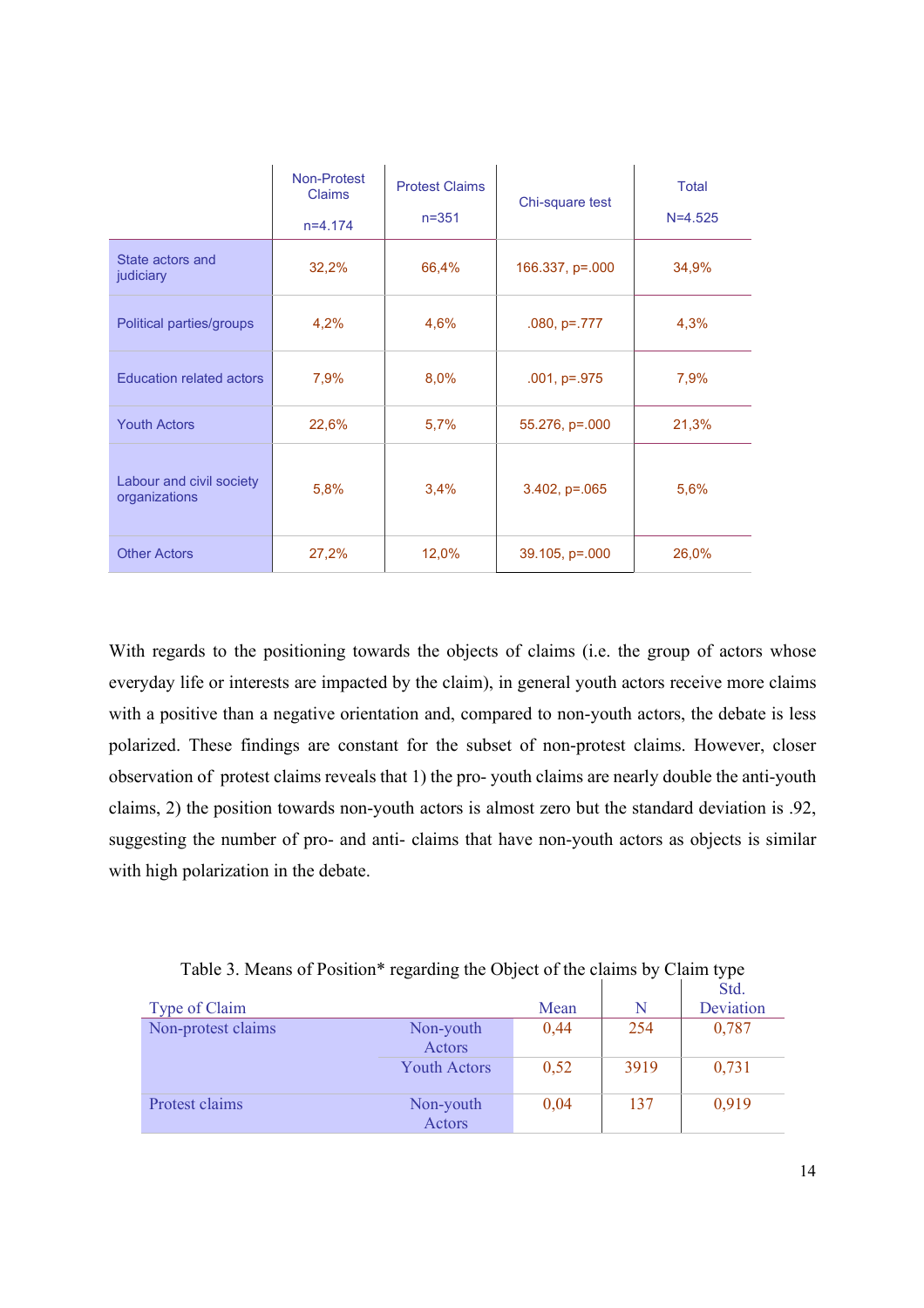|       | <b>Youth Actors</b> | 0,53 | 214  | 0,791 |
|-------|---------------------|------|------|-------|
| Total | Non-youth<br>Actors | 0,30 | 391  | 0,856 |
|       | <b>Youth Actors</b> | 0,52 | 4133 | 0,734 |
|       | Total               | 0,50 | 4524 | 0,748 |

*\* Position of the youth-related claim can take three values, -1 when the claim affects the object negatively, 0 when the claim is neutral/ambivalent, +1 when the claim is pro-object.* 

Through descriptive and explorative analysis, we have hitherto emphasized the major features of the protest claims compared to claims that take non-protest forms. Next, we use logistic regression models to shed light on the determinants of protest claim reporting in the press (Table 4). Regarding the issue-related hypotheses, our results offer mixed empirical evidence. We can confirm our H.2.2 hypothesis of a positive association between the education issue and protest claims. Having education as an issue, relative to not having it, increases the probabilities of having a protest claim in the press by 0.62, *ceteris paribus*. Indeed half of the protest claims in countries such as Greece, Spain, Italy and Poland have education reform as an issue. In line with prior findings (e.g., Cini 2018), this may suggest that neoliberal reforms in education could push people to resort to protest, and these activities are likely to be reported in the press.

Contrary to our expectations, socioeconomic issues do not have statistically significant effects on the presence of protest claims in the press. Hence, we cannot confirm H.2.1. An unexpected finding is that 'other issues' category, which includes issues related to migration, refugees, mental and sexual health, traffic safety, has a positive and statistically significant effect on protest claimmaking. A claim being associated with this category doubles the probabilities of having a protest claim. Contending with simplistic views that emphasize the apathetic character of the youth, findings in Table 4 suggest that young people resort to protest claim-making both for issues that touch them directly, such as education, but also for issues that affect society at large. Importantly, youth politics add on other sources of discrimination and exclusion (e.g., social class, migrant origin disabilities, etc.), thus adopting intersectional approaches to youth studies is relevant.

With regards to the actors, youth claimants are positively associated with protest-related claims. As for the size of the effect, having youth (relative to non-youth) actors is associated with a 0.93 increase in the probabilities of having a protest claim. The strong correlation between youth actors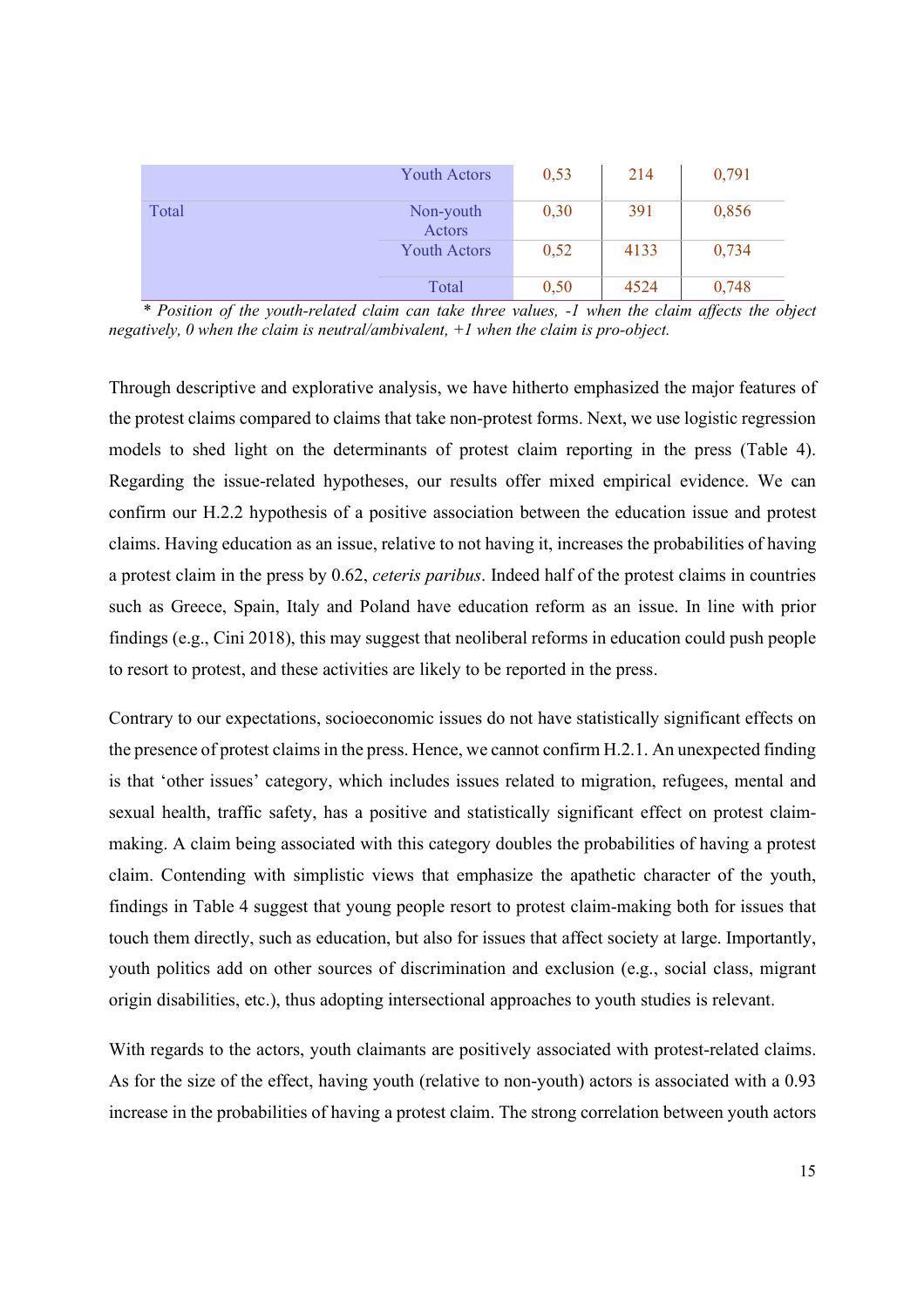and protest suggests that these actors are more determined to resort to protest forms of action than other groups in order to redress their grievances and claim their rights and interests.

Turning to the addressees, findings are in line with our expectations and the literature, showing a positive relationship between protest claims and state actors as targets of the protest. Protesters normally challenge power holders, especially when the claims' issues are related to education, welfare and socioeconomic reforms that are the responsibility of the state. Relative to non-protest claims, state actors as addressees of the claim is associated with a 0.82 increase in the likelihood of having a protest claim reported in the press, confirming our fourth hypothesis (H.4).

When it comes to explaining the propensity of youth-related claims to take a protest form, the country where the claim is made is an important factor to take into consideration. Taking the UK as the baseline category, newspapers are more likely to report protest claims in Germany, Poland, Spain, and especially, in France, Greece, and Italy. Note, however, the (negative) coefficients for Swiss and Swedish press are not statistically significant. When it comes to explaining protest claim reporting in the press, relative to the UK, claims with a protest form are more likely in some countries that were hardly hit by the crisis (e.g. Italy, Greece, Spain) but also in some others where the effects of the recession were more moderate (e.g. France, Germany, Poland). Thereby, evidence in support of the H.5 hypothesis is only mixed.

Finally, regarding the claims with negative position towards youth people, evidence goes in line with hypothesis H.3. Relative to a positive positioning of the youth's object of claims, negative framing increases by 0.75 the probabilities of a claim taking a protest form in the public sphere. Political claims being negatively disposed toward the rights and the interests of young Europeans are positively associated with protest performances.

|                              |           | S.E.     |  |  |
|------------------------------|-----------|----------|--|--|
| <i>Issues</i>                |           |          |  |  |
| Education                    | $0,456**$ | (0,174)  |  |  |
| Socioeconomic and Employment | 0,129     | (0, 245) |  |  |
| Other Issues                 | $0,722**$ | (0,223)  |  |  |
| <i>Claimants</i>             |           |          |  |  |

|  | Table 4. Logit regression |
|--|---------------------------|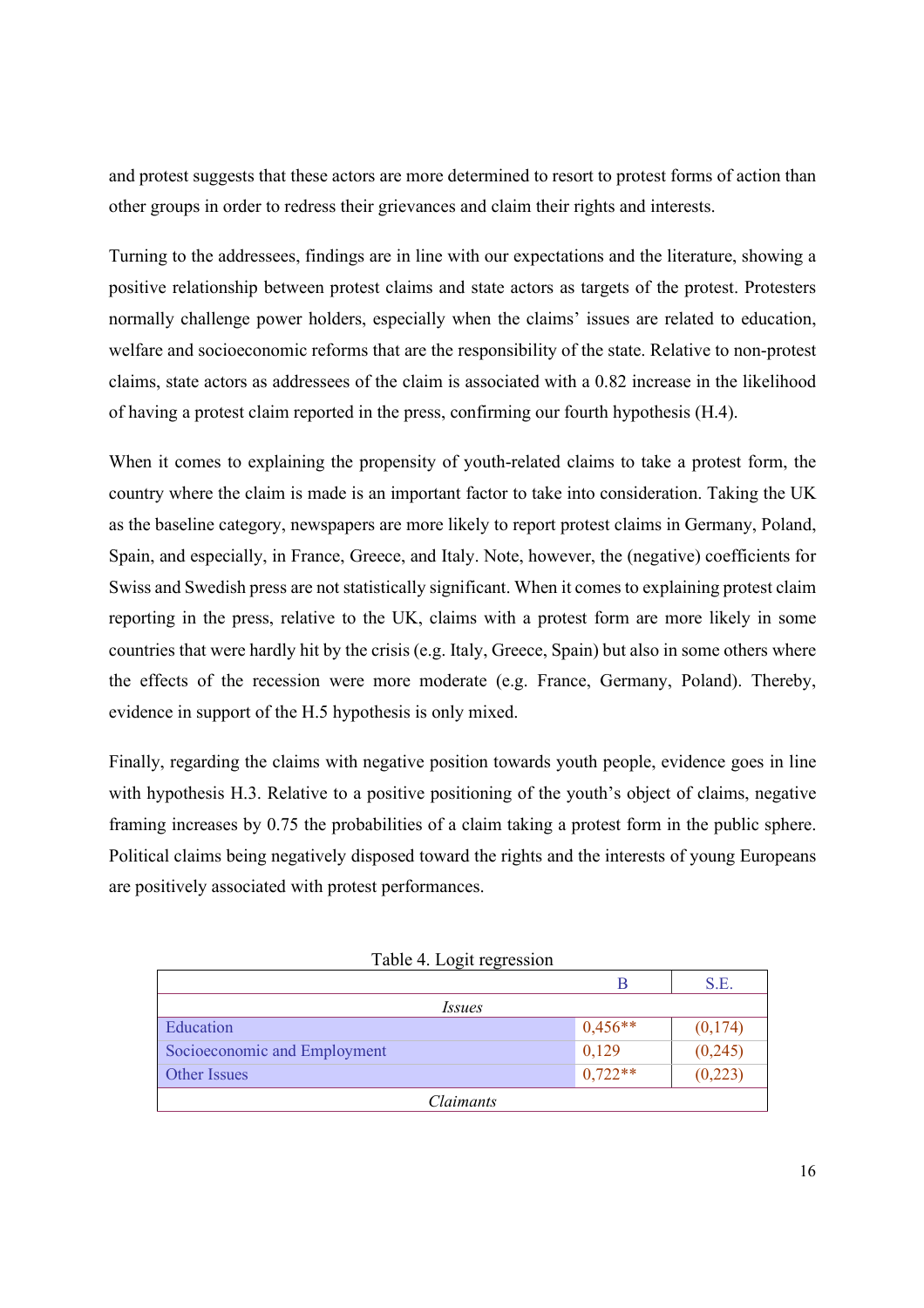| <b>Youth Actors</b>                                    | 2,587***   | (0,147)  |  |
|--------------------------------------------------------|------------|----------|--|
| Addressees                                             |            |          |  |
| State actors and judiciary                             | $1,485***$ | (0,152)  |  |
| Country of coding <sup>+</sup>                         |            |          |  |
| France                                                 | 0,999***   | (0, 344) |  |
| Germany                                                | $0,947*$   | (0,377)  |  |
| Greece                                                 | $1,169**$  | (0, 353) |  |
| Italy                                                  | $1,516***$ | (0, 342) |  |
| Poland                                                 | $0,883*$   | (0, 366) |  |
| Spain                                                  | $0,731*$   | (0,359)  |  |
| Sweden                                                 | $-0,346$   | (0,480)  |  |
| Switzerland                                            | $-0,140$   | (0,450)  |  |
| Position <sup>5</sup> towards Youths as $Objects^{++}$ |            |          |  |
| Anti-youth object position                             | $1,125***$ | (0,173)  |  |
| Neutral youth object position                          | 0,095      | (0,201)  |  |
| Constant                                               | $-5,719$   | (0, 348) |  |
| N                                                      | 4.305      |          |  |
| Pseudo R squared                                       | 0,365      |          |  |

*Notes: Coefficients are log odds ratios. Unless otherwise stated, all predictors and determinants are dummy variables. Standard errors in parentheses, ° p<0.10, \* p<0.05, \*\* p<0.01, \*\*\* p<0.001, <sup>+</sup>The UK is the reference category (multinomial variable), ++Pro-youth object position is treated as the reference category (multinomial variable).* 

# Conclusion

Drawing on institutional and discursive political opportunity theories, in this article we have tried to shed light on the characteristics and determinants of youth-related protest claim-making in the public sphere. While the Great Recession and Eurozone crisis bred institutional instability and may have increased opportunities for youth-related protest actions, instances of claims making that take a protest form are still rare. In line with prior findings (Giugni and Grasso 2016; Cinalli and Giugni 2016b), our random original sample of 4,500 claims from nine European countries reveals that on average protest actions amount to only 8% of the total claims made in the public sphere, also in times of recession. Potential explanations for the low presence of protest among youth-related forms of claim-making could be that either the media tends to underreport youth-related protest

<sup>&</sup>lt;sup>5</sup> As the positioning variables are dummies, we have given a 0 value to the claims that have non-youth objects. Alternatively, recoding these claims as missing values does not substantially change our findings.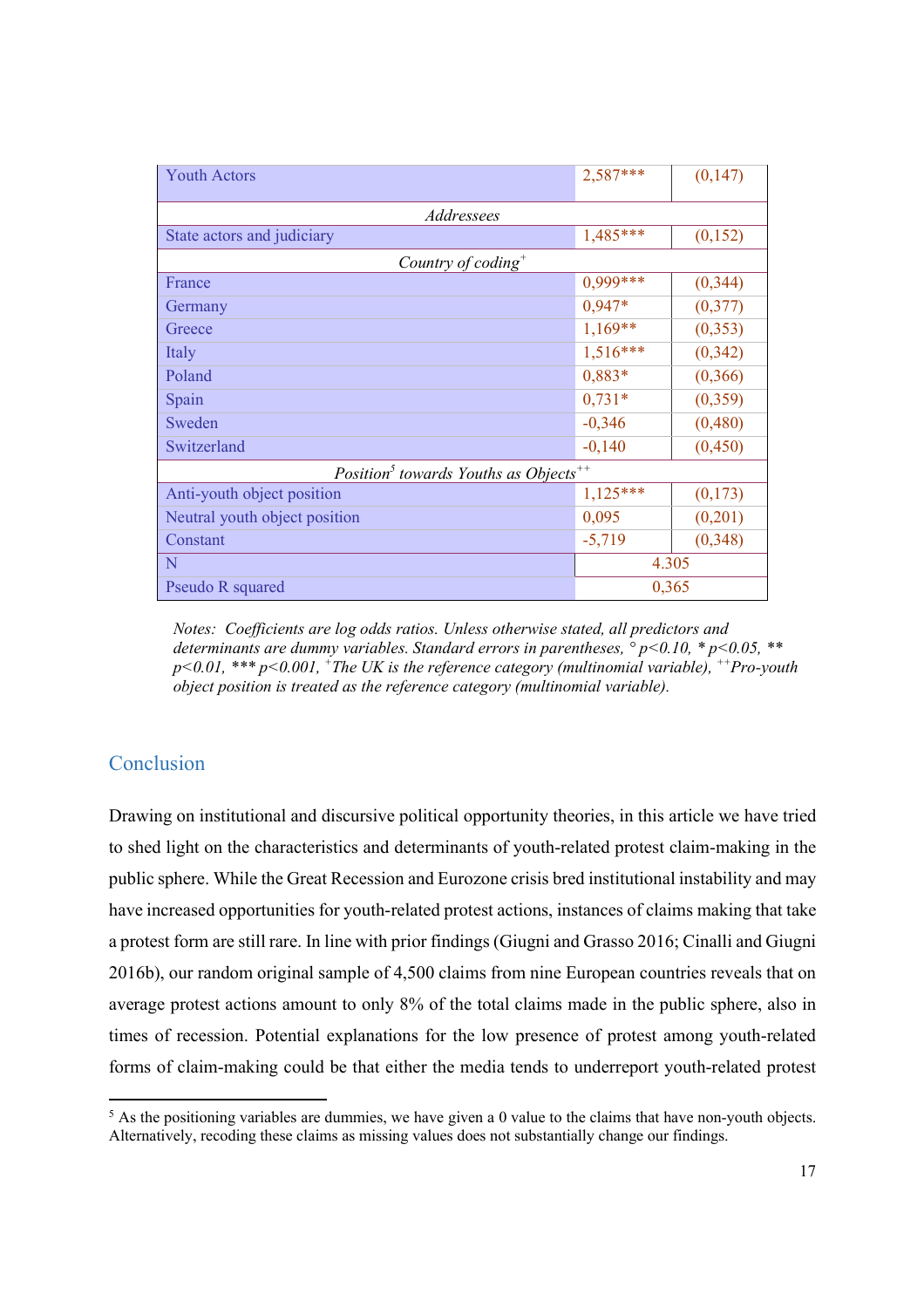claims or they do not engage much in such activities (potentially in favor of alternative forms of social participation, such as voluntarism, civic engagement, etc.). Further research is needed to shed light on the role of these and other mechanisms in explaining levels of youth-related protest claims making.

With regards to the addressees of protest actions, the most frequent ones are state actors and power holders that advanced and implemented neoliberal policies. In other words, protest activities unfolded in the public national sphere, contending with the (national) government that ultimately implemented austerity policies. Notwithstanding supranational or transnational actors driving many policies, consistent with the literature of Europeanization in social movements and collective action, the bulk of protest activities still remains national in scope (Caiani and della Porta 2009). Moreover, when youth interests and rights are at stake, claims in the form of protest are more likely to follow.

In a context dominated by welfare retrenchment and rising neoliberal reforms, claims related to education were more likely to take a protest form than a non-protest form. Some cross-country discontinuities are noteworthy, and merit further research. For instance, the proportion of protest actions in France and the South European countries covered tends to be higher. While many of the youth-related protests in France have been led by excluded minorities who live in the (rather marginalized) suburbs, including the riots in 2013, most protests' issues in Southern Europe are associated with the educational and socioeconomic reforms applied by the governments in the course of the EU driven neoliberal policies.

In summary, the Great Recession and ensuing austerity policies led to a major transformation in the political opportunity structure in many advanced democracies. The opening of institutional and discursive windows of opportunity not only facilitated claim-making activities but also had an impact on the form these claims took. In a context dominated by material hardship and neoliberal policies, youth-related protest actions represent a small amount of claims making activities in the public sphere. However, young actors as claimants, educational issues, state actors as targets and claims focused on youth interests and rights are associated with a larger prevalence of youthrelated protest actions.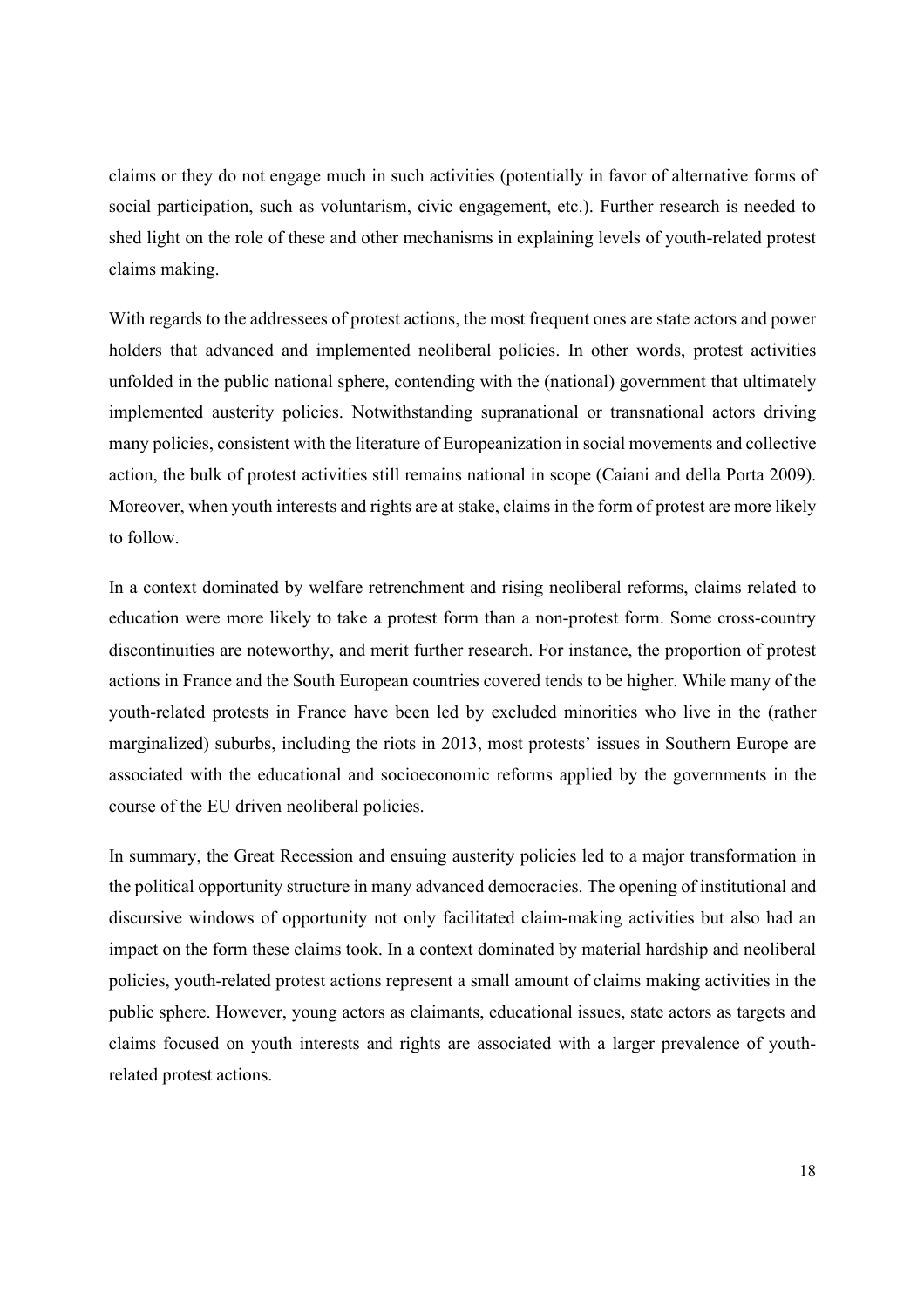## **Bibliography**

Bermeo, N., Bartels, L. (eds.). 2014. *Mass Politics in Tough Times: Opinion, Votes, and Protest in the Great Recession*. Oxford: OUP.

Bradford, S., Cullen, F. 2014. Youth policy in austerity Europe. *International Journal of Adolescence and Youth,* 19(1): 1-4.

Caiani, M., Della Porta, D. 2009. *Social movements and Europeanization*. Oxford: OUP.

Cinalli, M. Giugni, M. 2016a. Introduction to the Special Issue: Citizens' Responses to the European Economic Crisis in the Public Domain. *Politics & Policy,* 44(3): 388-399.

Cinalli, M., Giugni, M. 2016b. Collective Responses to the Economic Crisis in the Public Domain: Myth or Reality? *Politics & Policy,* 44(3): 427-446.

Cinalli M., Giugni, M. 2016c. Electoral Participation of Muslims in Europe: assessing the impact of institutional and discursive Opportunities, *JEMS,* 42(2): 309-324.

Cinalli M., Giugni, M. 2013. Political Opportunities, Citizenship Models, and Political Claim-Making over Islam. *Ethnicities,* 13(2): 147-164.Cini, L. 2018. *The Contentious Politics of Higher Education. Struggles and Power Relations within English and Italian Universities*. London: Routledge.

Dalton, R. J. (ed). 2011. *Engaging Youth in Politics: Debating Democracy's Future*. New York: IDebate Press.

della Porta, D. 2015. *Social Movements in Times of Austerity: Bringing Capitalism back into Protest Analysis*. Cambridge: Polity.

Delli Carpini, M. X. 2000. Youth, Civic Engagement, and the New Information Environment. *Political Communication,* 17(4): 341-349.

Diani, M., Kousis, M. 2014. The duality of claims and events: the Greek campaign against the Troika's Memoranda and Austerity, 2010-2012. *Mobilization,* 19(4): 387-404.

Earl, J., Maher, T. V., Elliott, T. 2017. Youth, activism and social movements. *Sociology Compass*, https://doi.org/10.1111/soc4.12465.

Epstein, I. 2015. Introduction: The Global Dimensions of Contemporary Global Youth Protest. In Epstein, I. (ed.) *The Whole World is Texting,* pp. 1-24. Rotterdam: Sense Pub.

EURYKA. 2018. Reinventing Democracy in Europe: Youth Doing Politics in Times of Increasing Inequalities", Codebook Political Claims Analysis, https://www.unige.ch/sciencessociete/euryka/files/4515/3854/9194/WP2Report-1.pdf.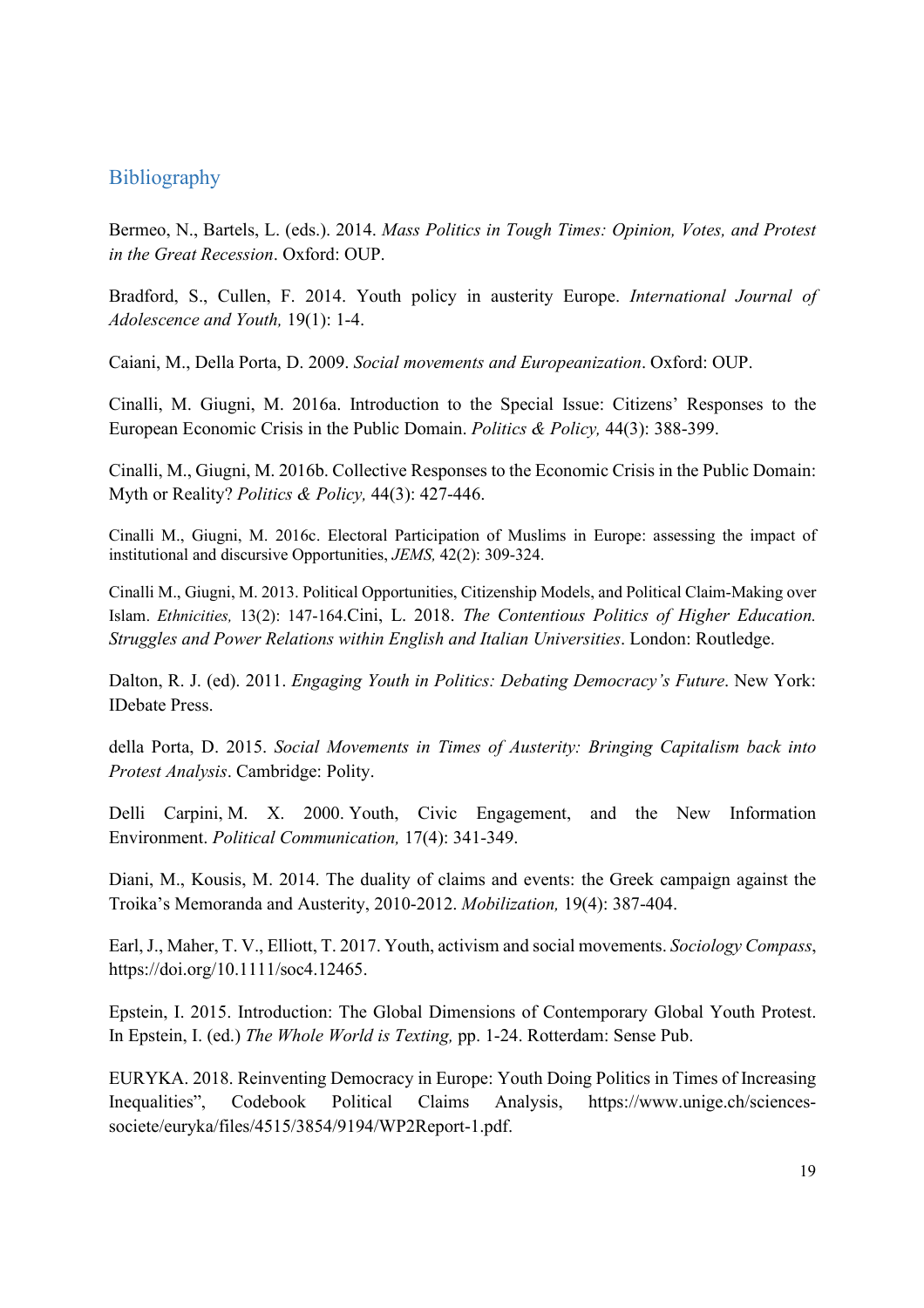Farthing, R. 2010. The politics of youthful antipolitics: representing the 'issue' of youth participation in politics, *Journal of Youth Studies*, 13(2): 181-195.

Fisher, D. 2012. Youth political participation: Bridging activism and electoral politics. *Annual Review of Sociology*, *38*: 119-137.

Foa, R.,Mounk, Y. 2016. The Democratic Disconnect. *JoD* 27(3): 5-17.

Franklin, M., Lyons, P., Marsh, M. 2004. Generational Basis of Turnout Decline in Established Democracies. *Acta Politica,* 39(2): 115–151.

Gamson, W. A., Meyer, D. S. 1996. Framing Political Opportunity. In McAdam, D., McCarthy, J. D., Zald, M. N. *Comparative Perspectives on Social Movements: Political Opportunities, Mobilizing Structures, and Cultural Framings.* Cambridge: CUP, pp. 275-290.

Giugni, M., Grasso, M. 2016. How Civil Society Actors Responded to the Economic Crisis: The Interaction of Material Deprivation and Perceptions of Political Opportunity Structures. *Politics & Policy,* 44(3): 447-472.

Giugni, M., Passy, F. 2004. Migrant Mobilization between Political Institutions and Citizenship Regimes: A Comparison of France and Switzerland. *EJPR,* 43(1): 51-82.

Goldstone, J. A., Tilly, C. 2001. Threat (and opportunity): Popular action and state response in the dynamics of contentious action. In Aminzade, R. R., Goldstone, J. A., McAdam, D., Perry, E. J., Tarrow, S., Sewell, W. H., Tilly, C, *Silence and voice in the study of contentious politics*, Cambridge: CUP, pp. 179-94.

Grasso, M., Giugni, M. 2016. Protest participation and economic crisis: the conditioning role of political opportunities. *EJPR,* DOI: 10.1111/1475-6765.12153.

Hooghe, M., Boonen, J. 2015. Youth engagement in politics: generational differences and participation inequalities. In Thijssen, P., Siongers, J., Van Laer, J., Haers, J., Mels, S. (eds.) *Political Engagement of the Young in Europe: Youth in the crucible*. London: Routledge.

Kelly, P., Pike, J. (eds.). 2017. *Neo-Liberalism and Austerity: The Moral Economies of Young People's Health and Well-being*. Basingstoke: Palgrave.

Klemenčič, M. 2014. Student power in a global perspective and contemporary trends in student organising, *SHE*, 39(3): 396-411.

Koopmans, R., Olzak, S. 2004. Discursive Opportunities and the Evolution of Right‐Wing Violence in Germany. *AJS*, 110(1): 198-230.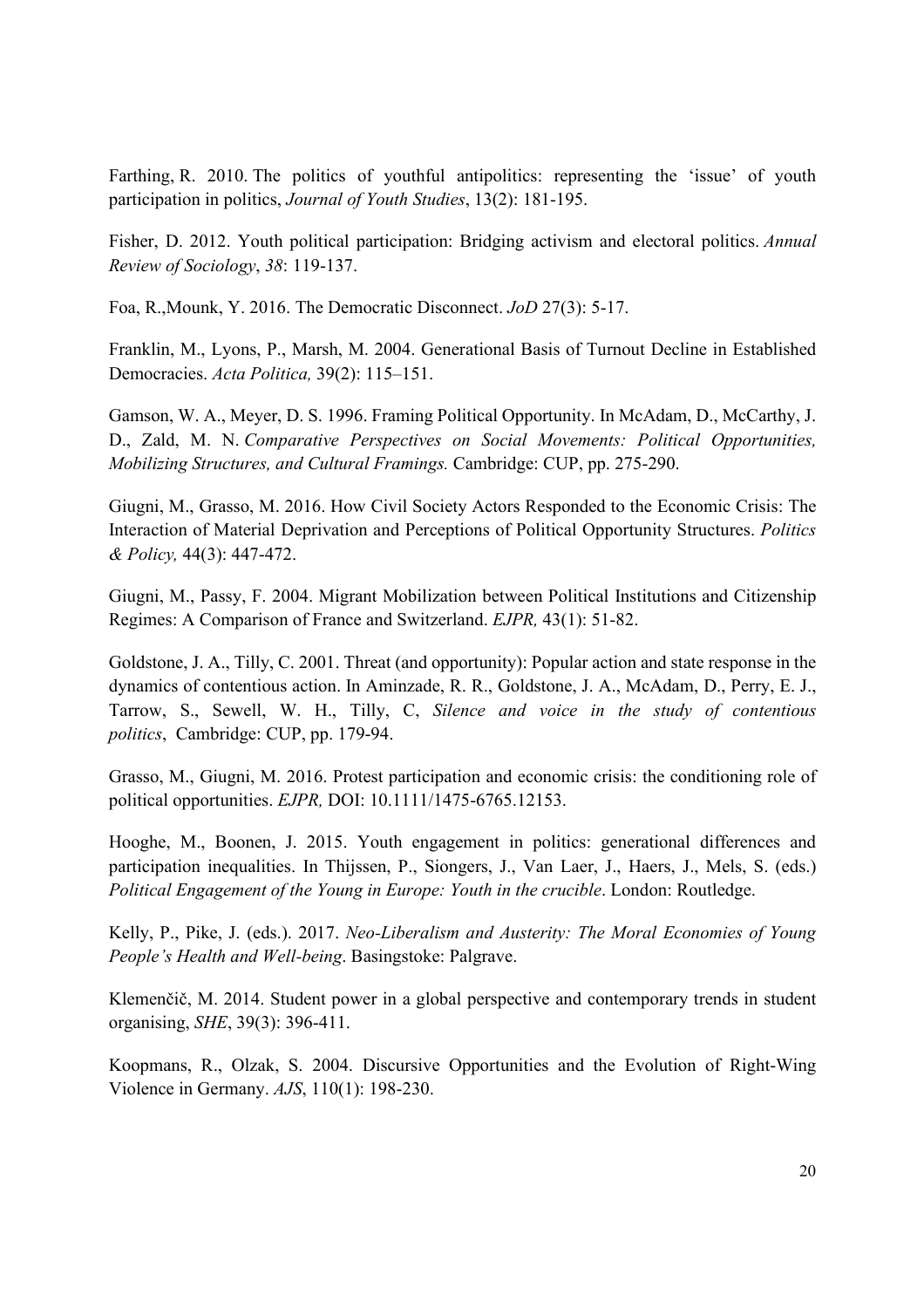Koopmans, R., Statham, P. 1999. Political Claims Analysis: Integrating Protest Event and Political Discourse Approaches. *Mobilization* 4 (2): 203-221.

Koopmans, R., Statham, P. (eds). 2010. *The Making of a European Public Sphere*. Cambridge: CUP.

Koopmans, R., Statham, P., Giugni, M., Passy, F. 2005. *Contested Citizenship. Immigration and Cultural Diversity in Europe*. Minneapolis: University of Minnesota Press.

Kousis, M., Tilly, C. 2005. *Linking economic and political opportunities in nondemocracies. Economic and political contention in comparative perspective*, London: Paradigm.

Kretsos, L. 2014. Youth policy in austerity Europe: the case of Greece. *International journal of adolescence and youth*, *19*(sup1): 35-47.

Kriesi, H. Koopmans, R., Duyvendak, J. W., Giugni, M. 1995. *New Social Movements in Western Europe: A Comparative Analysis*. London: UCL Press.

Marcucci, P., Usher, A. 2012. 2011 *Year in Review: Global Changes in Tuition Fee Policies and Student Financial Assistance*. Toronto: Higher Education Strategy Associates.

Mattoni, A. 2016. *Media practices and protest politics: How precarious workers mobilise*. London: Routledge.

McAdam, D., McCarthy, J. D., Zald, M. N. (eds.). 1996. *Comparative perspectives on social movements: Political opportunities, mobilizing structures, and cultural framings*. Cambridge: CUP.

McCammon, H. J., Muse, C. S., Newman, H. D., Terrell, T. M. 2007. Movement Framing and Discursive Opportunity Structures: The Political Successes of the U.S. Women's Jury Movements. *ASR,* 72(5): 725-749.

Meyer, D. S., Tarrow, S. G. 1998. *The Social Movement Society: Contentious Politics for a New Century*. Lanham, MD: Rowman and Littlefield Publishers.

Mullis, D., Belina, B., Petzold, T., Pohl, L., Schipper, S. 2016. Social protest and its policing in the "heart of the European crisis regime": The case of Blockupy in Frankfurt, Germany. *Political Geography*, *55*: 50-59.

Peterson, A., Wahlström, M., Wennerhag, M. 2015. European Anti-Austerity Protests–beyond "old" and "new" social movements? *Acta Sociologica*, *58*(4): 293-310.